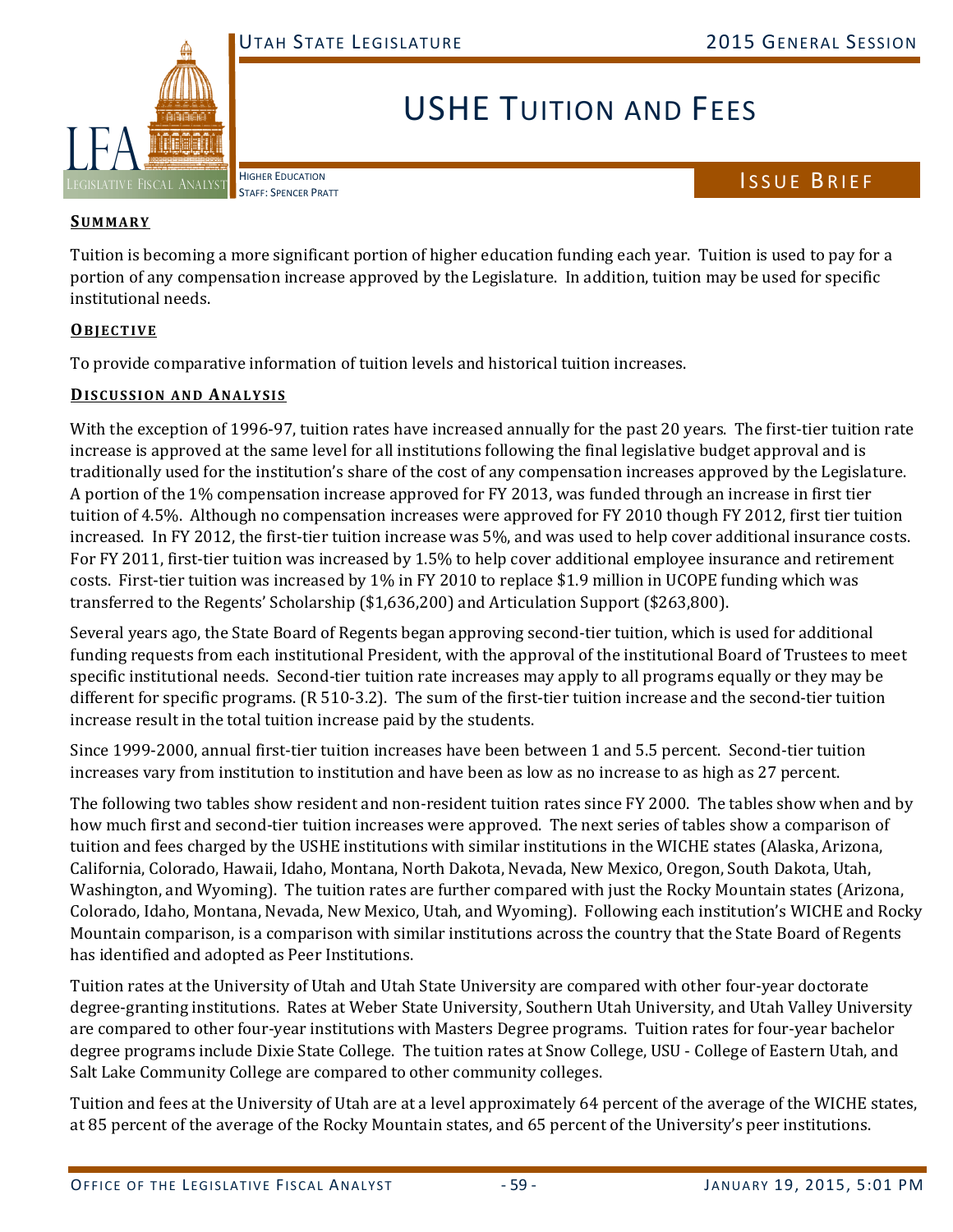## USHE TUITION AND FEES

Tuition and fees at Utah State University are approximately 80 percent of the averages of both WICHE and the Rocky Mountain states, and 77 percent of its peer institutions. (Note: Tuition comparisons with WICHE and Rocky Mountain states include USU's tuition for 15 credit hours; the comparisons with peer institutions include USU's tuition for 12 credit hours. While this difference in credit hours occurs in each comparison, only USU's tuition differs between 12 and 15 credit hours).

Weber State University's tuition levels are at 74 percent of the WICHE average, 79 percent of the Rocky Mountain average of similar institutions, and 70 percent of the peer institutions.

Tuition rates at Southern Utah University are 93 percent of the WICHE average, 111 percent of the Rocky Mountain average, and 76 percent of the University's peer institutions.

The tuition rates at Utah Valley University are 74 percent of the WICHE average, 80 percent of the Rocky Mountain average, and 74 percent of those at its peer institutions.

Dixie State College's tuition rates are 68 percent of the WICHE average, 78 percent of the Rocky Mountain average, and 71 percent of its peer institutions.

Tuition rates at Snow College are at 130 percent of the WICHE average, 120 percent of the Rocky Mountain average, and 90 percent of its peer institutions. Tuition rates at the Utah State University - College of Eastern Utah are at 131 percent of the WICHE average, 120 percent of the Rocky Mountain average, and 111 percent compared to the College's peer institutions. Salt Lake Community College's tuition levels are at 137 percent of the WICHE average, 126 percent of the Rocky Mountain average, and 106 percent of the average of its peer institutions.

|                                 |         |           |           |           |           |           | <b>Utah System of Higher Education</b> |         |         |         |         |           |           |           |           |
|---------------------------------|---------|-----------|-----------|-----------|-----------|-----------|----------------------------------------|---------|---------|---------|---------|-----------|-----------|-----------|-----------|
|                                 |         |           |           |           |           |           | <b>Resident Tuition</b>                |         |         |         |         |           |           |           |           |
|                                 |         |           |           |           |           |           | FY 2000 through FY 2014                |         |         |         |         |           |           |           |           |
|                                 | 99-00   | $00 - 01$ | $01 - 02$ | $02 - 03$ | $03 - 04$ | $04 - 05$ | 05-06                                  | 06-07   | 07-08   | 08-09   | $09-10$ | $10 - 11$ | $11 - 12$ | $12 - 13$ | $13 - 14$ |
|                                 |         |           |           |           |           |           |                                        |         |         |         |         |           |           |           |           |
| University of Utah              | \$2,278 | \$2.370   | \$2.502   | \$2.742   | \$3.058   | \$3.364   | \$3.629                                | \$3.972 | \$4.270 | \$4.526 | \$4.956 | \$5.427   | \$5.850   | \$6.201   | \$6.511   |
| <b>First-Tier Increases</b>     | 3.0%    | 4.0%      | 5.5%      | 4.0%      | 4.5%      | 3.0%      | 3.5%                                   | 4.0%    | 4.0%    | 3.5%    | 1.0%    | 1.5%      | 5.0%      | 4.5%      | 5.0%      |
| Second-Tier Increases           |         |           | 1.3%      | 5.6%      | 7.0%      | 7.0%      | 4.4%                                   | 5.5%    | 3.5%    | 2.5%    | 8.5%    | 8.0%      | 2.8%      | 1.5%      | 0.0%      |
| Utah State University           | \$1.871 | \$1.945   | \$2.123   | \$2.388   | \$2,615   | \$2.850   | \$3.128                                | \$3.378 | \$3.615 | \$3.832 | \$4.043 | \$4.346   | \$4,737   | \$5.021   | \$5,273   |
| <b>First-Tier Increases</b>     | 3.0%    | 4.0%      | 5.5%      | 4.0%      | 4.5%      | 3.0%      | 3.5%                                   | 4.0%    | 4.0%    | 3.5%    | 1.0%    | 1.5%      | 5.0%      | 4.5%      | 5.0%      |
| Second-Tier Increases           |         |           | 3.5%      | 5.5%      | 5.0%      | 4.0%      | 6.3%                                   | 4.0%    | 3.0%    | 2.5%    | 4.5%    | 6.0%      | 4.0%      | 1.5%      | 0.0%      |
| Weber State University          | \$1.606 | \$1.670   | \$1.756   | \$1,947   | \$2,130   | \$2,344   | \$2,573                                | \$2,793 | \$2.988 | \$3,153 | \$3,358 | \$3,559   | \$3,773   | \$3.962   | \$4,159   |
| <b>First-Tier Increases</b>     | 3.0%    | 4.0%      | 5.5%      | 4.0%      | 4.5%      | 3.0%      | 3.5%                                   | 4.0%    | 4.0%    | 3.5%    | 1.0%    | 1.5%      | 5.0%      | 4.5%      | 5.0%      |
| Second-Tier Increases           |         |           | 1.5%      | 5.0%      | 5.0%      | 7.0%      | 6.3%                                   | 4.5%    | 3.0%    | 2.0%    | 5.5%    | 4.5%      | 1.0%      | 0.5%      | 0.0%      |
| Southern Utah University        | \$1.524 | \$1.613   | \$1.732   | \$1.888   | \$2.332   | \$2.588   | \$2.834                                | \$3.060 | \$3.274 | \$3.502 | \$3.730 | \$4.196   | \$4.658   | \$4.961   | \$5,208   |
| <b>First-Tier Increases</b>     | 3.0%    | 5.8%      | 5.5%      | 4.0%      | 4.5%      | 3.0%      | 3.5%                                   | 4.0%    | 4.0%    | 3.5%    | 1.0%    | 1.5%      | 5.0%      | 4.5%      | 5.0%      |
| Second-Tier Increases           |         |           | 2.0%      | 5.0%      | 19.0%     | 8.0%      | 6.0%                                   | 4.0%    | 3.0%    | 3.5%    | 5.5%    | 11.0%     | 6.0%      | 2.0%      | 0.0%      |
| Snow College                    | \$1.042 | \$1.084   | \$1.144   | \$1.253   | \$1.370   | \$1.494   | \$1.636                                | \$1.784 | \$1.882 | \$1.967 | \$2.152 | \$2.356   | \$2.521   | \$2.697   | \$2,830   |
| <b>First-Tier Increases</b>     | 3.0%    | 4.0%      | 5.5%      | 4.0%      | 4.5%      | 3.0%      | 3.5%                                   | 4.0%    | 4.0%    | 3.5%    | 1.0%    | 1.5%      | 5.0%      | 4.5%      | 5.0%      |
| Second-Tier Increases           |         |           | 0.0%      | 5.5%      | 4.9%      | 6.1%      | 6.0%                                   | 5.0%    | 1.5%    | 1.0%    | 8.5%    | 8.0%      | 2.0%      | 2.5%      | 0.0%      |
| Dixie State University          | \$1.143 | \$1.189   | \$1.252   | \$1.320   | \$1.416   | \$1.524   | \$1.602                                | \$2.100 | \$2.292 | \$2.442 | \$2.640 | \$2.941   | \$3.288   | \$3.469   | \$3.642   |
| <b>First-Tier Increases</b>     | 3.0%    | 4.0%      | 5.5%      | 4.0%      | 4.5%      | 3.0%      | 3.5%                                   | 4.0%    | 4.0%    | 3.5%    | 1.0%    | 1.5%      | 5.0%      | 4.5%      | 5.0%      |
| Second-Tier Increases           |         |           | 0.0%      | 1.0%      | 2.8%      | 4.6%      | 1.6%                                   | 27.1%   | 5.0%    | 3.0%    | 7.1%    | 9.9%      | 6.8%      | 1.0%      | 0.0%      |
| College of Eastern Utah/USU-Eas | \$1,094 | \$1.138   | \$1.201   | \$1,296   | \$1.406   | \$1,505   | \$1.611                                | \$1,749 | \$1.819 | \$1.900 | \$2.070 | \$2,270   | \$2,472   | \$2,620   | \$2,620   |
| <b>First-Tier Increases</b>     | 3.0%    | 4.0%      | 5.5%      | 4.0%      | 4.5%      | 3.0%      | 3.5%                                   | 4.0%    | 4.0%    | 3.5%    | 1.0%    | 1.5%      | 5.0%      | 4.5%      | 5.0%      |
| Second-Tier Increases           |         |           | 0.0%      | 4.0%      | 4.0%      | 4.0%      | 3.5%                                   | 4.5%    | 0.0%    | 0.5%    | 8.0%    | 8.0%      | 4.0%      | 1.5%      | 0.0%      |
| <b>Utah Valley University</b>   | \$1.310 | \$1.362   | \$1.542   | \$1.842   | \$2.072   | \$2.372   | \$2.580                                | \$2.812 | \$3,000 | \$3.188 | \$3.464 | \$3.672   | \$3.944   | \$4.121   | \$4.368   |
| <b>First-Tier Increases</b>     | 3.0%    | 4.0%      | 5.5%      | 4.0%      | 4.5%      | 3.0%      | 3.5%                                   | 4.0%    | 4.0%    | 3.5%    | 1.0%    | 1.5%      | 5.0%      | 4.5%      | 5.0%      |
| Second-Tier Increases           |         |           | 7.0%      | 15.5%     | 8.0%      | 11.5%     | 5.3%                                   | 5.0%    | 2.7%    | 2.8%    | 7.7%    | 4.5%      | 2.4%      | 0.0%      | 1.0%      |
| Salt Lake Community College     | \$1.310 | \$1.362   | \$1.436   | \$1.564   | \$1.697   | \$1.832   | \$1.968                                | \$2.046 | \$2.168 | \$2.286 | \$2.376 | \$2.519   | \$2.640   | \$2.759   | \$2.924   |
| <b>First-Tier Increases</b>     | 3.0%    | 4.0%      | 5.5%      | 4.0%      | 4.5%      | 3.0%      | 3.5%                                   | 4.0%    | 4.0%    | 3.5%    | 1.0%    | 1.5%      | 5.0%      | 4.5%      | 5.0%      |
| Second-Tier Increases           |         |           | 0.0%      | 5.0%      | 4.0%      | 5.0%      | 3.9%                                   | 0.0%    | 2.0%    | 2.0%    | 3.0%    | 4.5%      | 0.0%      | 0.0%      | 1.0%      |
| Utah System of Higher Education |         |           |           |           |           |           |                                        |         |         |         |         |           |           |           |           |
| <b>First-Tier Increases</b>     | 3.0%    | 4.0%      | 5.5%      | 4.0%      | 4.5%      | 3.0%      | 3.5%                                   | 4.0%    | 4.0%    | 4.0%    | 1.0%    | 1.5%      | 5.0%      | 4.5%      | 4.5%      |
| Average Second-Tier Increases   |         |           | 1.7%      | 5.8%      | 6.6%      | 6.4%      | 4.8%                                   | 6.6%    | 2.6%    | 2.2%    | 6.5%    | 7.2%      | 3.2%      | 1.2%      | 0.2%      |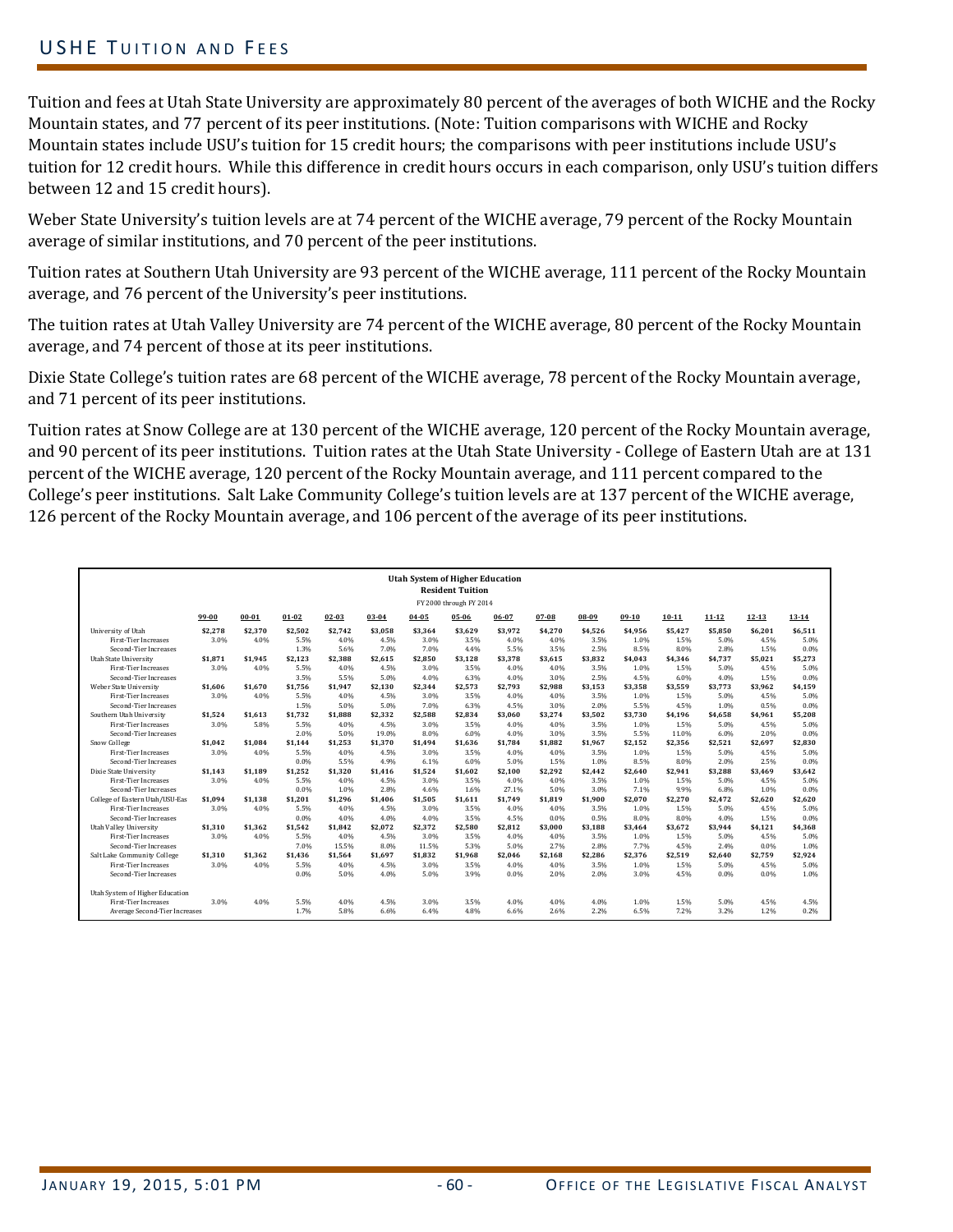| <b>Utah System of Higher Education</b><br><b>Non-Resident Tuition</b><br>FY 2000 through FY 2014 |         |           |           |           |          |          |          |          |          |          |          |           |           |           |           |
|--------------------------------------------------------------------------------------------------|---------|-----------|-----------|-----------|----------|----------|----------|----------|----------|----------|----------|-----------|-----------|-----------|-----------|
|                                                                                                  | 99-00   | $00 - 01$ | $01 - 02$ | $02 - 03$ | 03-04    | 04-05    | 05-06    | 06-07    | 07-08    | 08-09    | $09-10$  | $10 - 11$ | $11 - 12$ | $12 - 13$ | $13 - 14$ |
| University of Utah                                                                               | \$7.983 | \$8.303   | \$8.759   | \$9.600   | \$10.704 | \$11.774 | \$12.701 | \$13.902 | \$14.945 | \$15.842 | \$17.346 | \$18.994  | \$20,476  | \$21.704  | \$22.790  |
| <b>First-Tier Increases</b>                                                                      | 3.0%    | 4.0%      | 5.5%      | 4.0%      | 4.5%     | 3.0%     | 3.5%     | 4.0%     | 4.0%     | 3.5%     | 1.0%     | 1.5%      | 5.0%      | 4.5%      | 5.0%      |
| Second-Tier Increases                                                                            |         |           | 1.3%      | 5.6%      | 7.0%     | 7.0%     | 4.4%     | 5.5%     | 3.5%     | 2.5%     | 8.5%     | 8.0%      | 2.8%      | 1.5%      | 0.0%      |
| Utah State University                                                                            | \$6.560 | \$6.816   | \$7.429   | \$7.689   | \$8.420  | \$9.178  | \$10.072 | \$10.878 | \$11.639 | \$12.338 | \$13.017 | \$13.993  | \$15.252  | \$16.168  | \$16.976  |
| <b>First-Tier Increases</b>                                                                      | 3.0%    | 4.0%      | 5.5%      | 4.0%      | 4.5%     | 3.0%     | 3.5%     | 4.0%     | 4.0%     | 3.5%     | 1.0%     | 1.5%      | 5.0%      | 4.5%      | 5.0%      |
| Second-Tier Increases                                                                            |         |           | 3.5%      | 5.5%      | 5.0%     | 4.0%     | 6.3%     | 4.0%     | 3.0%     | 2.5%     | 4.5%     | 6.0%      | 4.0%      | 1.5%      | 0.0%      |
| Weber State University                                                                           | \$5.622 | \$5.847   | \$6.252   | \$6.815   | \$7.456  | \$8.204  | \$9.007  | \$9.776  | \$10.459 | \$10.459 | \$10.825 | \$11.150  | \$11.484  | \$12.058  | \$12.480  |
| <b>First-Tier Increases</b>                                                                      | 3.0%    | 4.0%      | 5.5%      | 4.0%      | 4.5%     | 3.0%     | 3.5%     | 4.0%     | 4.0%     | 3.5%     | 1.0%     | 1.5%      | 5.0%      | 4.5%      | 3.5%      |
| Second-Tier Increases                                                                            |         |           | 1.5%      | 5.0%      | 5.0%     | 7.0%     | 6.3%     | 4.5%     | 3.0%     | 2.0%     | 5.5%     | 4.5%      | 1.0%      | 5.0%      | 0.0%      |
| Southern Utah University                                                                         | \$5.754 | \$6.089   | \$6.314   | \$6.882   | \$7.696  | \$8.542  | \$9.353  | \$10.098 | \$10.805 | \$11.560 | \$12.308 | \$13.846  | \$15.370  | \$16,368  | \$17,186  |
| First-Tier Increases                                                                             | 3.0%    | 5.8%      | 5.5%      | 4.0%      | 4.5%     | 3.0%     | 3.5%     | 4.0%     | 4.0%     | 3.5%     | 1.0%     | 1.5%      | 5.0%      | 4.5%      | 5.0%      |
| Second-Tier Increases                                                                            |         |           | 2.0%      | 5.0%      | 19.0%    | 8.0%     | 6.0%     | 4.0%     | 3.0%     | 3.5%     | 5.5%     | 11.0%     | 6.0%      | 2.0%      | 0.0%      |
| Snow College                                                                                     | \$5.126 | \$5,331   | \$5.614   | \$5,472   | \$6,072  | \$6,256  | \$6.850  | \$7.118  | \$7.509  | \$7.847  | \$7.848  | \$8,594   | \$9,196   | \$9.840   | \$10.332  |
| <b>First-Tier Increases</b>                                                                      | 3.0%    | 4.0%      | 5.5%      | 4.0%      | 4.5%     | 3.0%     | 3.5%     | 4.0%     | 4.0%     | 3.5%     | 1.0%     | 1.5%      | 5.0%      | 4.5%      | 5.0%      |
| Second-Tier Increases                                                                            |         |           | 0.0%      | 5.5%      | 4.9%     | 6.1%     | 6.0%     | 0.0%     | 1.5%     | 1.0%     | 8.5%     | 8.0%      | 2.0%      | 2.5%      | 0.0%      |
| Dixie State University                                                                           | \$4.992 | \$5.192   | \$5.472   | \$5.746   | \$6.192  | \$6.672  | \$7.008  | \$8.664  | \$9.011  | \$9.612  | \$10.392 | \$11.568  | \$12.936  | \$11.101  | \$11.656  |
| <b>First-Tier Increases</b>                                                                      | 3.0%    | 4.0%      | 5.5%      | 4.0%      | 4.5%     | 3.0%     | 3.5%     | 4.0%     | 4.0%     | 3.5%     | 1.0%     | 1.5%      | 5.0%      | 4.5%      | 5.0%      |
| Second-Tier Increases                                                                            |         |           | 0.0%      | 1.0%      | 2.8%     | 4.6%     | 1.6%     | 19.6%    | 0.0%     | 3.0%     | 7.1%     | 9.9%      | 6.8%      | 1.0%      | 0.0%      |
| College of Eastern Utah                                                                          | \$4.576 | \$4.759   | \$5.025   | \$5.428   | \$5.894  | \$6.309  | \$6.752  | \$7.329  | \$7.622  | \$3.800  | \$4.140  | \$4.540   | \$4.944   | \$5.241   | \$0       |
| <b>First-Tier Increases</b>                                                                      | 3.0%    | 4.0%      | 5.5%      | 4.0%      | 4.5%     | 3.0%     | 3.5%     | 4.0%     | 4.0%     | 3.5%     | 1.0%     | 1.5%      | 5.0%      | 4.5%      |           |
| Second-Tier Increases                                                                            |         |           | 0.0%      | 4.0%      | 4.0%     | 4.0%     | 3.5%     | 4.5%     | 0.0%     | 0.5%     | 8.0%     | 8.0%      | 4.0%      | 1.5%      |           |
| Utah Valley University                                                                           | \$4.752 | \$4.942   | \$5.582   | \$6.448   | \$7.252  | \$8.302  | \$9.030  | \$9.842  | \$10.501 | \$10.950 | \$11.304 | \$11.630  | \$12.300  | \$12.854  | \$13.538  |
| First-Tier Increases                                                                             | 3.0%    | 4.0%      | 5.5%      | 4.0%      | 4.5%     | 3.0%     | 3.5%     | 4.0%     | 4.0%     | 3.5%     | 1.0%     | 1.5%      | 5.0%      | 4.5%      | 5.3%      |
| Second-Tier Increases                                                                            |         |           | 7.0%      | 15.5%     | 8.0%     | 11.5%    | 5.3%     | 5.0%     | 2.7%     | 2.8%     | 7.7%     | 4.5%      | 2.4%      | 0.0%      | 0.0%      |
| Salt Lake Community College                                                                      | \$4.670 | \$4.857   | \$5.124   | \$5.474   | \$5.939  | \$6.412  | \$6.888  | \$7.161  | \$7.588  | \$8.000  | \$8.316  | \$8.760   | \$9.192   | \$9.601   | \$10.176  |
| First-Tier Increases                                                                             | 3.0%    | 4.0%      | 5.5%      | 4.0%      | 4.5%     | 3.0%     | 3.5%     | 4.0%     | 4.0%     | 3.5%     | 1.0%     | 1.5%      | 5.0%      | 4.5%      | 5.0%      |
| Second-Tier Increases                                                                            |         |           | 0.0%      | 5.0%      | 4.0%     | 5.0%     | 3.9%     | 0.0%     | 2.0%     | 2.0%     | 3.0%     | 4.5%      | 0.0%      | 0.0%      | 1.0%      |
| Utah System of Higher Education                                                                  |         |           |           |           |          |          |          |          |          |          |          |           |           |           |           |
| <b>First-Tier Increases</b>                                                                      | 3.0%    | 4.0%      | 5.5%      | 4.0%      | 4.5%     | 3.0%     | 3.5%     | 4.0%     | 4.0%     | 4.0%     | 1.0%     | 1.5%      | 5.0%      | 5.0%      | 5.0%      |
| Average Second-Tier Increases                                                                    |         |           | 1.7%      | 5.8%      | 6.6%     | 6.4%     | 4.8%     | 5.2%     | 2.1%     | 2.2%     | 6.5%     | 7.2%      | 3.2%      | 1.7%      | 0.1%      |

| <b>Utah System of Higher Education</b><br><b>General Undergraduate Fees</b><br>FY 2000 through FY 2014 |          |           |           |          |           |          |          |          |          |          |          |           |           |           |          |
|--------------------------------------------------------------------------------------------------------|----------|-----------|-----------|----------|-----------|----------|----------|----------|----------|----------|----------|-----------|-----------|-----------|----------|
|                                                                                                        | 99-00    | $00 - 01$ | $01 - 02$ | 02-03    | $03 - 04$ | 04-05    | 05-06    | 06-07    | 07-08    | 08-09    | 09-10    | $10 - 11$ | $11 - 12$ | $12 - 13$ | 13-14    |
| University of Utah                                                                                     | \$512.00 | \$525.00  | \$541.00  | \$583.00 | \$588.00  | \$636.00 | \$669.00 | \$691.00 | \$717.00 | \$759.00 | \$789.60 | \$846.92  | \$912.76  | \$938.00  | \$946.32 |
| Utah State University                                                                                  | \$443.00 | \$456.00  | \$467.00  | \$446.00 | \$456.00  | \$544.00 | \$544.00 | \$571.00 | \$584.00 | \$613.00 | \$784.62 | \$804.36  | \$825.88  | \$909.00  | \$912.10 |
| Weber State University                                                                                 | \$436.00 | \$436.00  | \$496.00  | \$480.00 | \$502.00  | \$532.00 | \$592.00 | \$639.00 | \$675.00 | \$701.00 | \$729.62 | \$751.62  | \$774.20  | \$807.00  | \$830.90 |
| Southern Utah University                                                                               | \$441.00 | \$454.00  | \$462.00  | \$462.00 | \$462.00  | \$466.00 | \$524.00 | \$505.00 | \$522.00 | \$526.00 | \$539.00 | \$540.00  | \$540.00  | \$616.00  | \$716.00 |
| Snow College                                                                                           | \$270.00 | \$270.00  | \$270.00  | \$270.00 | \$300.00  | \$300.00 | \$360.00 | \$380.00 | \$380.00 | \$380.00 | \$390.00 | \$390.00  | \$390.00  | \$390.00  | \$390.00 |
| Dixie State University                                                                                 | \$292.00 | \$292.00  | \$292.00  | \$292.00 | \$362.00  | \$362.00 | \$382.00 | \$392.00 | \$436.00 | \$451.00 | \$505.20 | \$549.20  | \$600.00  | \$620.00  | \$643.00 |
| Utah Valley University                                                                                 | \$318.00 | \$320.00  | \$340.00  | \$354.00 | \$378.00  | \$416.00 | \$442.00 | \$496.00 | \$528.00 | \$564.00 | \$584.00 | \$616.00  | \$640.00  | \$664.00  | \$718.00 |
| Salt Lake Community College                                                                            | \$272.00 | \$274.00  | \$326.00  | \$326.00 | \$338.00  | \$342.00 | \$344.00 | \$358.00 | \$368.00 | \$374.00 | \$414.00 | \$412.00  | \$412.00  | \$412.00  | \$418.00 |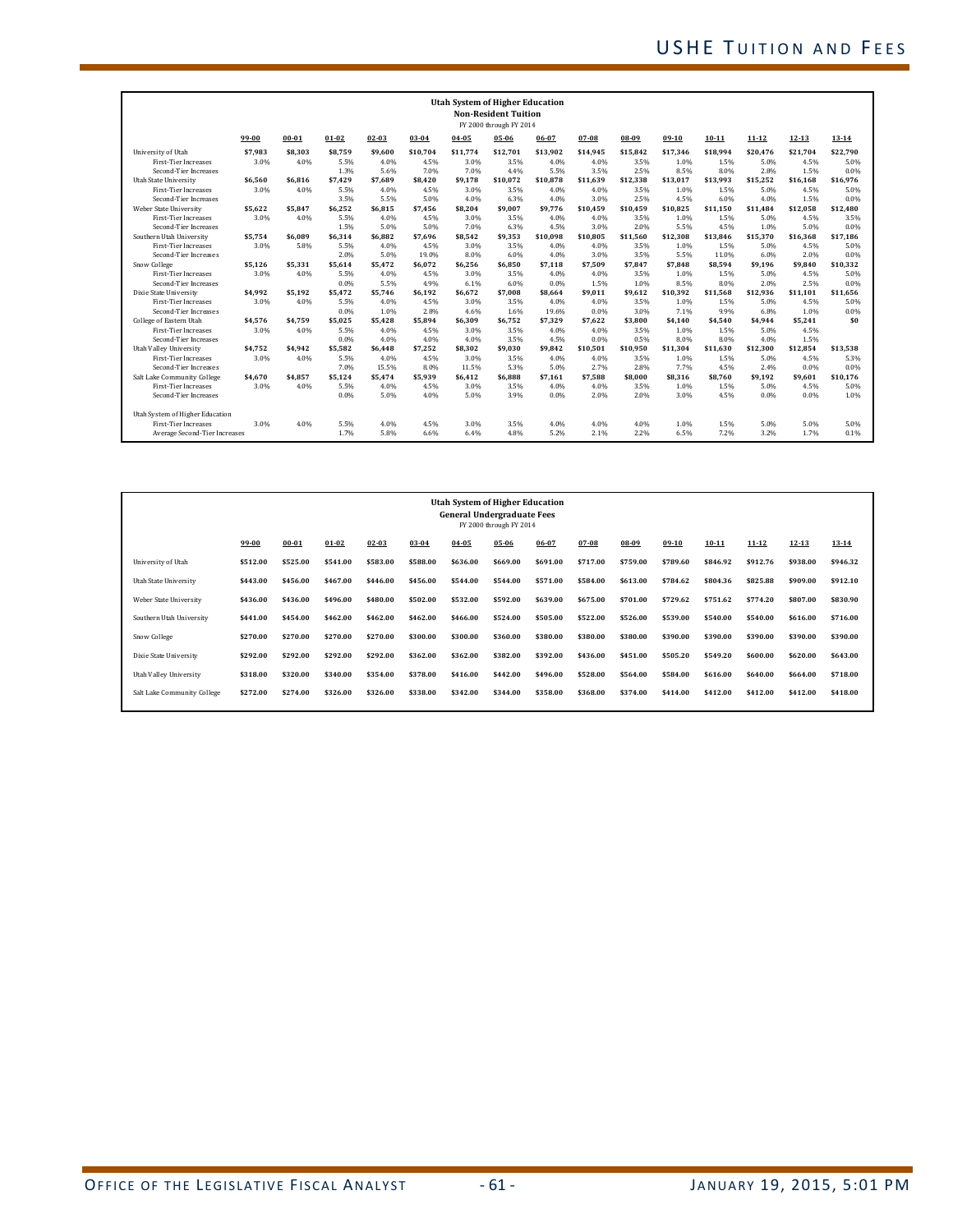| Institution                         | <b>State</b>         | <b>Tuition and Fees</b> |                    |
|-------------------------------------|----------------------|-------------------------|--------------------|
| Montana State University, Bozema    | MT                   |                         | \$6,752 Rocky Mtn. |
| University of New Mexico            | <b>NM</b>            |                         | \$6,846 Rocky Mtn. |
| <b>University of Utah</b>           | <b>UT</b>            | \$7,457                 | <b>Rocky Mtn.</b>  |
| Oregon State University             | 0 <sub>R</sub>       | \$8,322                 |                    |
| Colorado State University           | CO                   | \$9,273                 | Rocky Mtn.         |
| University of Colorado, Denver      | CO                   | \$9,476                 | Rocky Mtn.         |
| University of Hawaii, Manoa         | HI                   | \$9,904                 |                    |
| Arizona State University-Main Can   | AZ                   | \$10,002                | Rocky Mtn.         |
| University of Colorado, Boulder     | CO                   | \$10,347                | Rocky Mtn.         |
| University of Arizona               | AZ                   | \$10,391                | Rocky Mtn.         |
| University of Washington            | WA                   | \$12,173                |                    |
| Washington State University         | <b>WA</b>            | \$12,327                |                    |
| University of California, Los Angel | CA                   | \$12,697                |                    |
| University of California, Berkeley  | CA                   | \$12,864                |                    |
| University of California, Riverside | CA                   | \$12,960                |                    |
| University of California, Irvine    | CA                   | \$13,149                |                    |
| University of California, Merced    | CA                   | \$13,160                |                    |
| University of California, San Diego | CA                   | \$13,271                |                    |
| University of California, Santa Cru | CA                   | \$13,397                |                    |
| University of California, Santa Bar | CA                   | \$13,746                |                    |
| University of California, Davis     | CA                   | \$13,896                |                    |
|                                     | <b>WICHE Average</b> | \$11,067                |                    |
|                                     | Rocky Mtn. Average   | \$8,818                 |                    |
| U of U % of WICHE average           |                      | 67.4%                   |                    |
| U of U % of Rocky Mountain average  |                      | 84.6%                   |                    |
| U of U % of WICHE minimum           |                      | 110.4%                  |                    |
| U of U% of Rocky Mountain minimum   |                      | 110.4%                  |                    |
| U of U % of WICHE maximum           |                      | 53.7%                   |                    |
| U of U% of Rocky Mountain maximum   |                      | 71.8%                   |                    |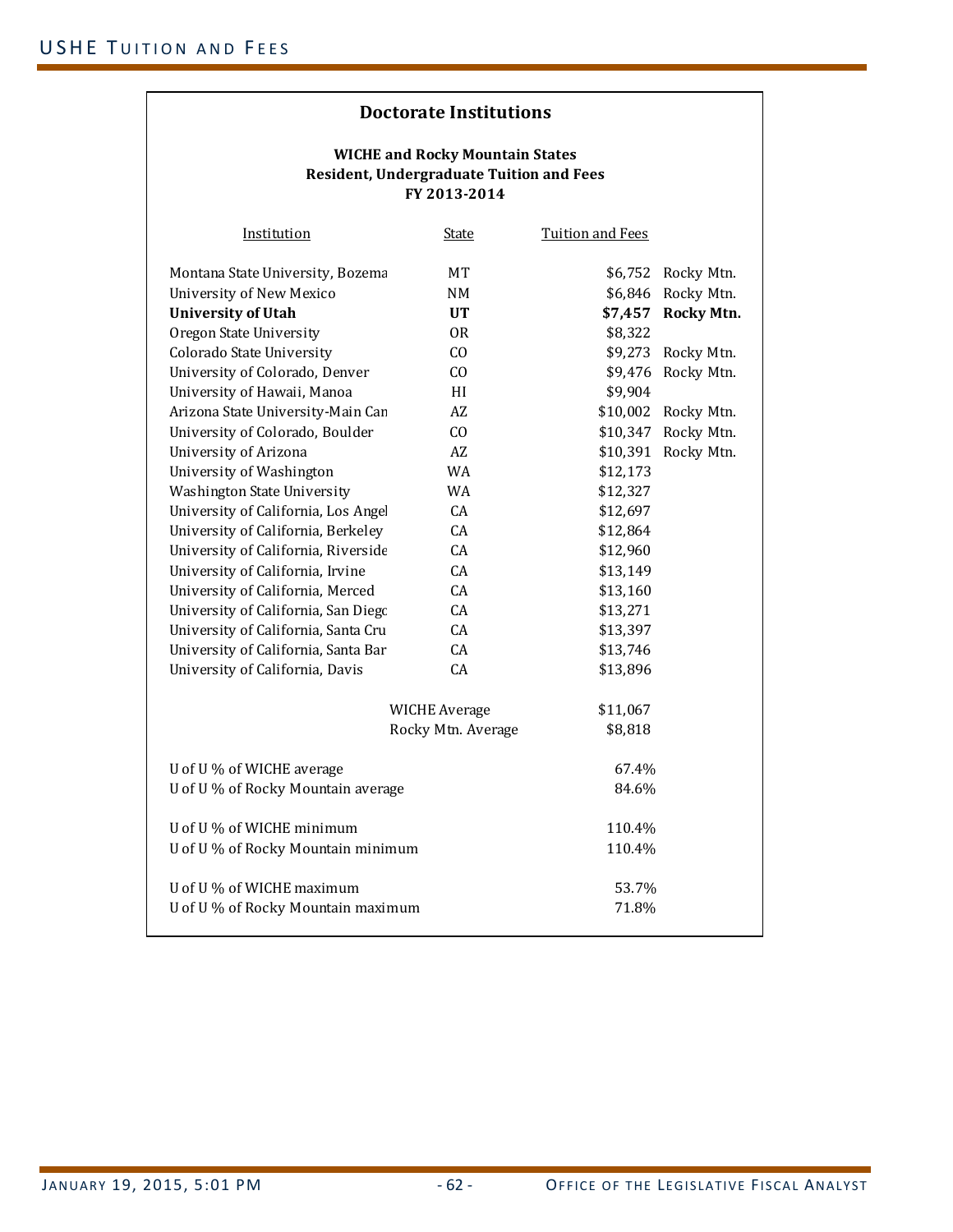| Institution                        | State | Tuition and Fees |
|------------------------------------|-------|------------------|
| University of New Mexico-Main C    | NΜ    | \$6,846          |
| University of Utah                 | UT    | \$7,457          |
| University of Iowa                 | ΙA    | \$8.061          |
| University of North Carolina at Ch | NC.   | \$8.340          |
| University of Cincinnati-Main Can  | 0H    | \$10.784         |
| University of Washington-Seattle ( | WA    | \$12,397         |
| University of Virginia-Main Campi  | VA    | \$12.668         |
| University of California-Irvine    | CA.   | \$13.149         |
| University of California-San Diego | CA.   | \$13,271         |
| University of Illinois at Chicago  | IL    | \$14,166         |
| University of Pittsburgh-Pittsburg | PA    | \$17.100         |

|                     | Average | \$11,294 |
|---------------------|---------|----------|
| U of U % of average |         | 66.0%    |
| U of U % of minimum |         | 108.9%   |
| U of U % of maximum |         | 43.6%    |
|                     |         |          |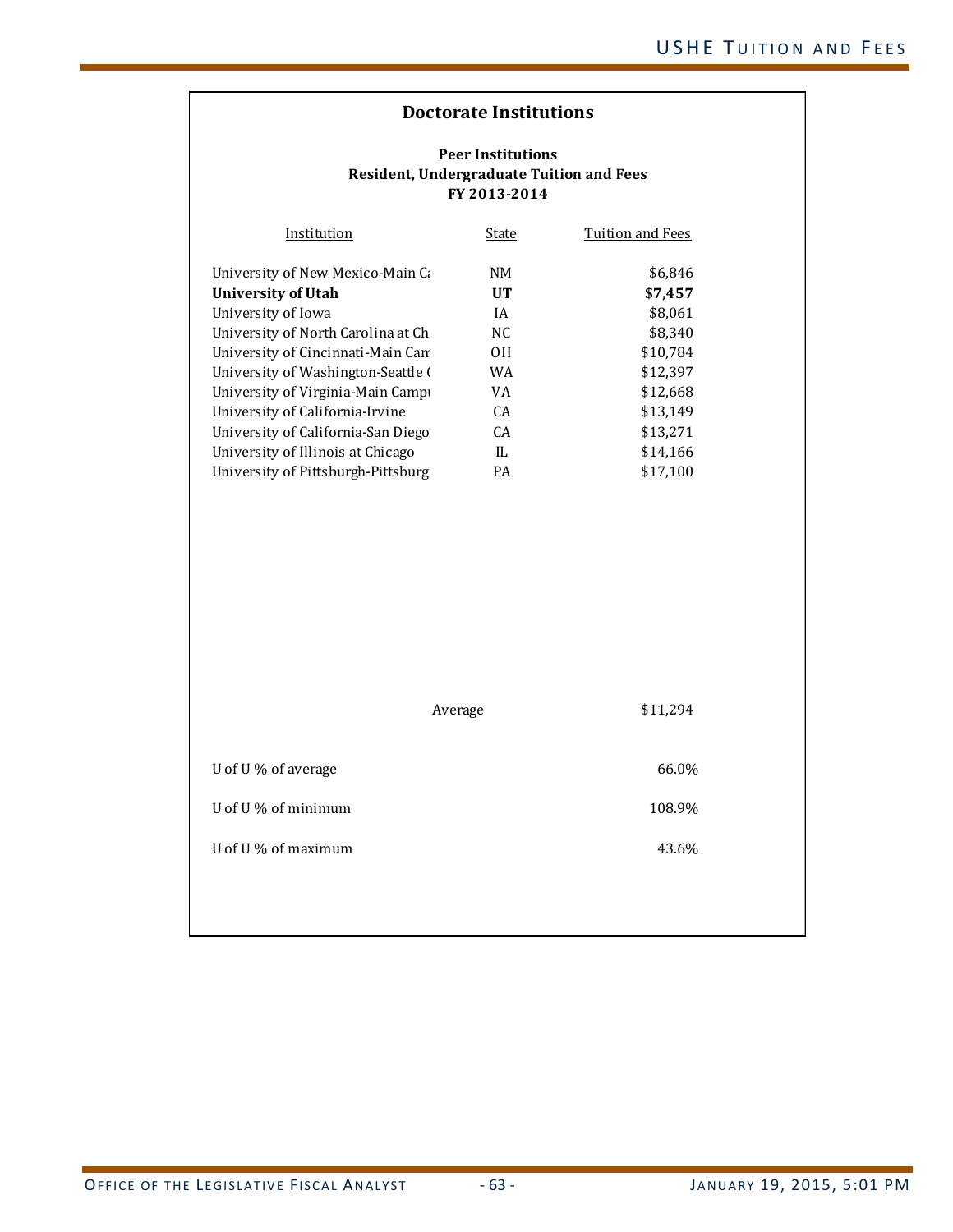| Institution                     | State           | Tuition and Fees |                    |
|---------------------------------|-----------------|------------------|--------------------|
| University of Wyoming           | WY.             |                  | \$4,404 Rocky Mtn. |
| University of Alaska, Fairbanks | AK              | \$6,002          |                    |
| University of Montana, Missoula | MТ              |                  | \$6,045 Rocky Mtn. |
| <b>Utah State University</b>    | $_{\text{IIT}}$ | \$6,185          | Rocky Mtn.         |
| University of Idaho             | ID              |                  | \$6,212 Rocky Mtn. |
| New Mexico State University     | NΜ              | \$6,221          | Rocky Mtn.         |
| University of Nevada, Las Vegas | NV              | \$6,570          | Rocky Mtn.         |
| University of Nevada, Reno      | NV              |                  | \$6,603 Rocky Mtn. |
| San Diego State University      | CA              | \$6,766          |                    |
| University of North Dakota      | ND.             | \$7,508          |                    |
| North Dakota State University   | ND.             | \$7,540          |                    |
| South Dakota State University   | SD.             | \$7,713          |                    |
| Northern Arizona University     | AZ              | \$9,738          | Rocky Mtn.         |
| University of Oregon            | 0R              | \$9,763          |                    |
| Colorado School of Mines        | CO.             | \$16,485         | Rocky Mtn.         |
|                                 |                 |                  |                    |

|                                                           | WICHE Average<br>Rocky Mtn. Average | \$7,584<br>\$7,607 |  |
|-----------------------------------------------------------|-------------------------------------|--------------------|--|
| USU % of WICHE average<br>USU % of Rocky Mountain average |                                     | 81.6%<br>81.3%     |  |
| USU % of WICHE minimum<br>USU % of Rocky Mountain minimum |                                     | 140.4%<br>140.4%   |  |
| USU % of WICHE maximum<br>USU % of Rocky Mountain maximum |                                     | 37.5%<br>37.5%     |  |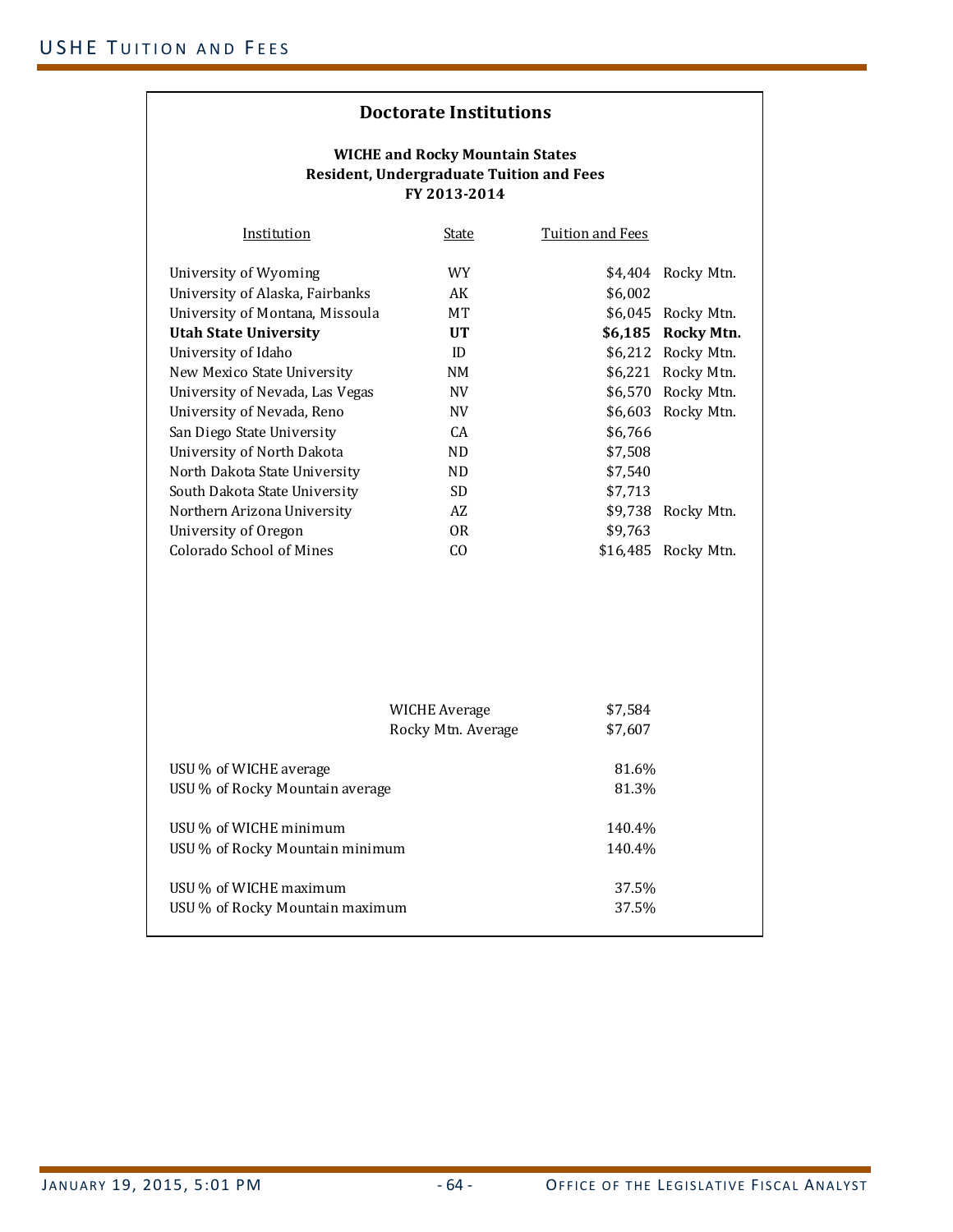| Institution                        | State          | Tuition and Fees |
|------------------------------------|----------------|------------------|
| University of Wyoming              | WY             | \$3,756          |
| <b>Utah State University</b>       | UT             | \$5,796          |
| New Mexico State University-Mair   | NM             | \$6,220          |
| University of Idaho                | ID             | \$6,524          |
| Montana State University           | M <sub>0</sub> | \$6,752          |
| University of Nevada-Reno          | <b>NV</b>      | \$6,863          |
| University of Nebraska-Lincoln     | NE             | \$7.975          |
| Oregon State University            | 0R             | \$8,322          |
| Kansas State University            | KA             | \$8.585          |
| Colorado State University-Fort Col | CO.            | \$9,313          |
| Washington State University        | WA             | \$12.327         |

|                  | Average | \$7,494 |
|------------------|---------|---------|
| USU % of average |         | 77.3%   |
| USU % of minimum |         | 154.3%  |
| USU % of maximum |         | 47.0%   |
|                  |         |         |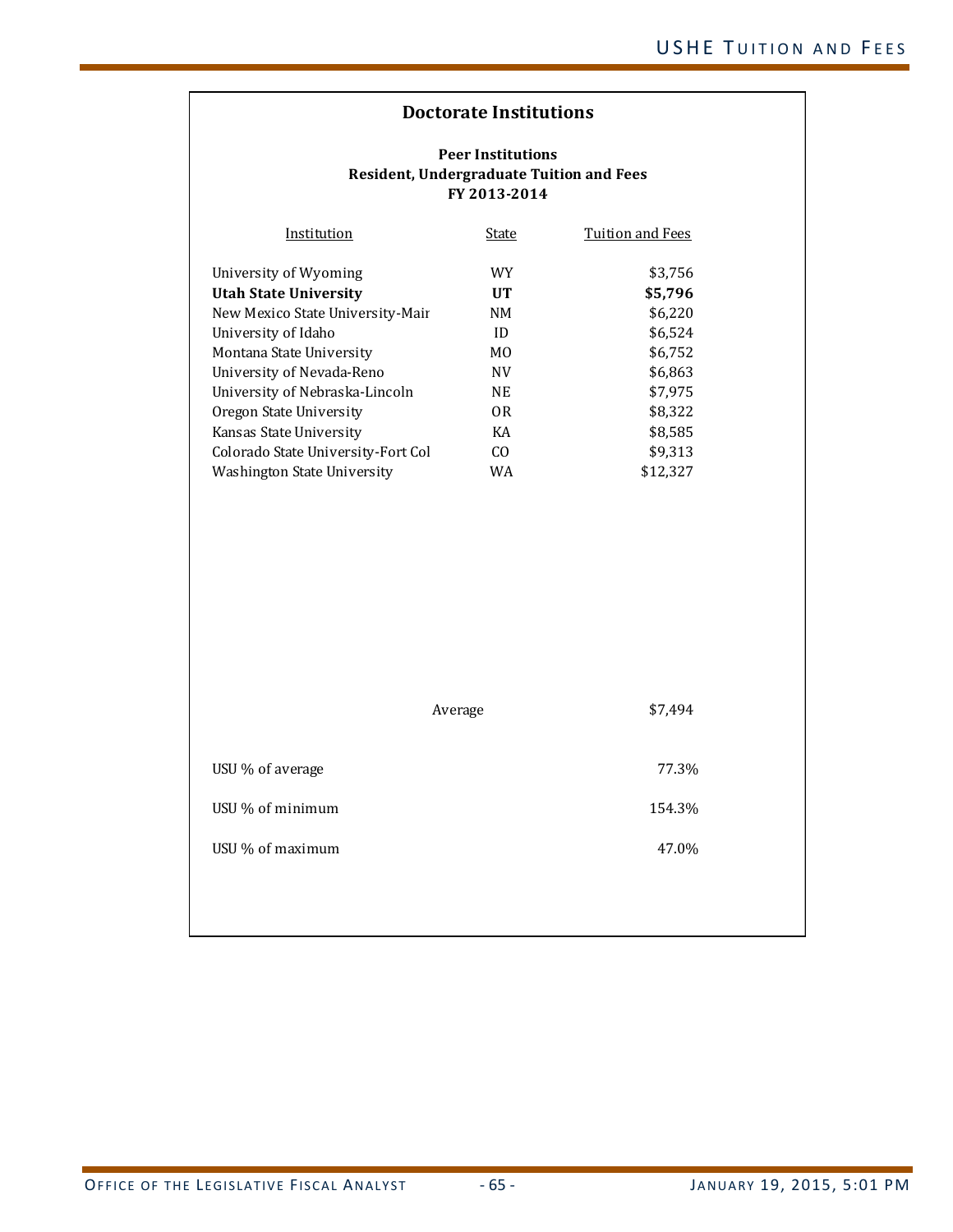|                                                                                                           | <b>Masters Institutions</b> |                         |                     |  |  |  |  |
|-----------------------------------------------------------------------------------------------------------|-----------------------------|-------------------------|---------------------|--|--|--|--|
| <b>WICHE and Rocky Mountain States</b><br><b>Resident, Undergraduate Tuition and Fees</b><br>FY 2013-2014 |                             |                         |                     |  |  |  |  |
| Institution                                                                                               | <b>State</b>                | <b>Tuition and Fees</b> |                     |  |  |  |  |
| Western New Mexico University                                                                             | NM                          |                         | \$4,723 Rocky Mtn.  |  |  |  |  |
| <b>Weber State University</b>                                                                             | <b>UT</b>                   |                         | \$4,991 Rocky Mtn.  |  |  |  |  |
| Utah Valley University                                                                                    | UT                          |                         | \$5,086 Rocky Mtn.  |  |  |  |  |
| New Mexico Institute of Mining ar                                                                         | NM                          |                         | \$5,708 Rocky Mtn.  |  |  |  |  |
| California State University, Stanisl                                                                      | CA                          | \$6,664                 |                     |  |  |  |  |
| Montana State University                                                                                  | МT                          |                         | \$6,752 Rocky Mtn.  |  |  |  |  |
| California State University, San Ma                                                                       | CA                          | \$7,069                 |                     |  |  |  |  |
| Humboldt State University                                                                                 | CA                          | \$7,144                 |                     |  |  |  |  |
| Eastern Oregon University                                                                                 | 0 <sub>R</sub>              | \$7,530                 |                     |  |  |  |  |
| Arizona State University-East                                                                             | AZ                          |                         | \$10,002 Rocky Mtn. |  |  |  |  |
|                                                                                                           |                             |                         |                     |  |  |  |  |
|                                                                                                           | <b>WICHE Average</b>        | \$6,567                 |                     |  |  |  |  |
|                                                                                                           | Rocky Mtn. Average          | \$6,210                 |                     |  |  |  |  |
| WSU % of WICHE average                                                                                    |                             | 76.0%                   |                     |  |  |  |  |
| WSU % of Rocky Mountain average                                                                           |                             | 80.4%                   |                     |  |  |  |  |
| WSU % of WICHE minimum                                                                                    |                             | 105.7%                  |                     |  |  |  |  |
| WSU % of Rocky Mountain minimum                                                                           |                             | 105.7%                  |                     |  |  |  |  |
| WSU % of WICHE maximum                                                                                    |                             | 49.9%                   |                     |  |  |  |  |
| WSU % of Rocky Mountain maximum                                                                           |                             | 49.9%                   |                     |  |  |  |  |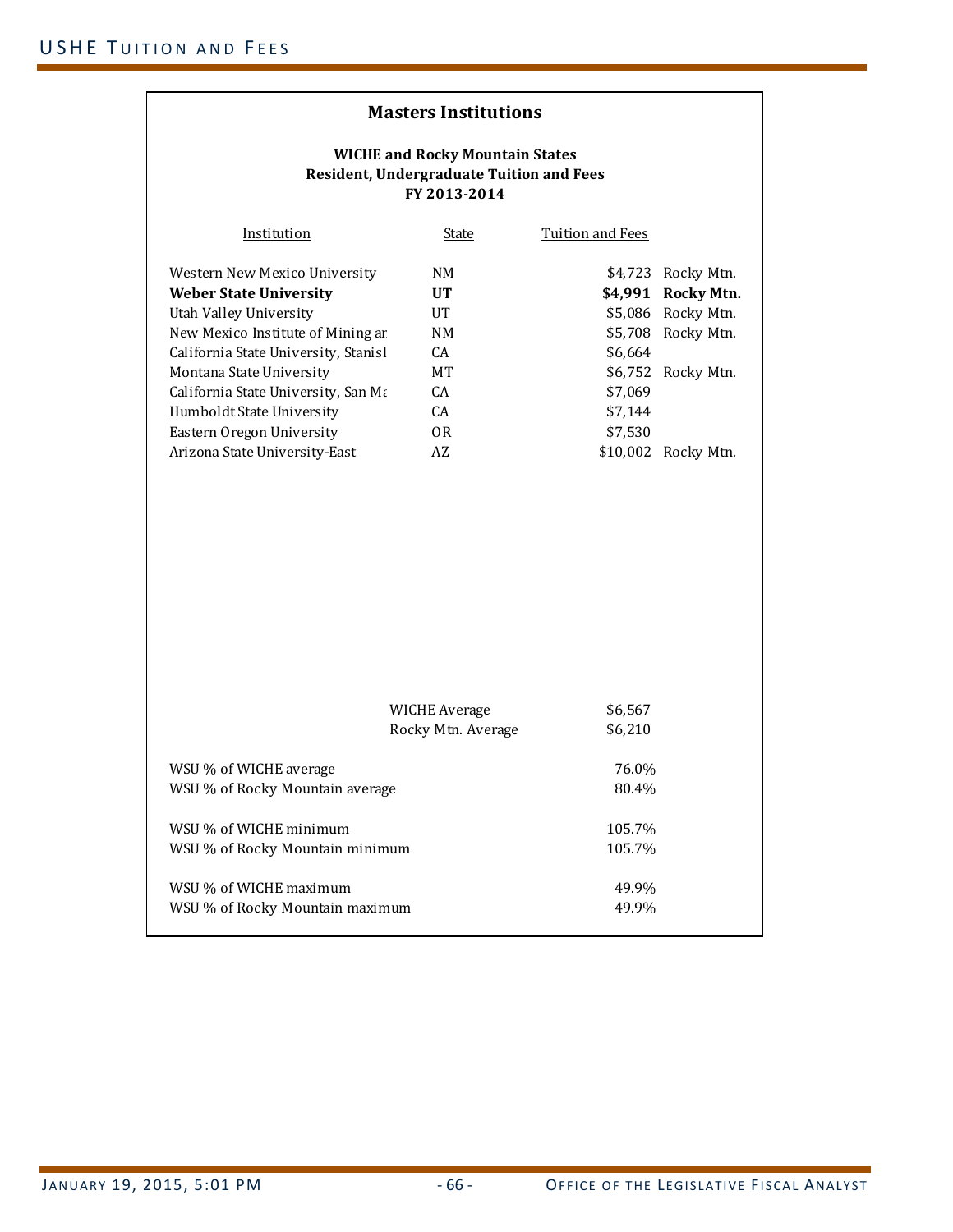| Institution                        | State     | Tuition and Fees |
|------------------------------------|-----------|------------------|
| <b>Weber State University</b>      | UT        | \$4,990          |
| Utah Valley University             | UT        | \$5,086          |
| University of North Florida        | FL        | \$5,717          |
| University of Alaska Anchorage     | AK        | \$6,079          |
| Northwestern State University of I | LA        | \$6,246          |
| Boise State University             | ID        | \$6,292          |
| Eastern Kentucky University        | KY        | \$7.536          |
| Youngstown State University        | OН        | \$8.129          |
| Northern Kentucky University       | KY        | \$8,376          |
| Clarion University of Pennsylvani  | <b>PA</b> | \$9.404          |
| Ferris State University            | ΜI        | \$10.220         |

|                  | Average | \$7,098 |
|------------------|---------|---------|
| WSU % of average |         | 70.3%   |
| WSU % of minimum |         | 100.0%  |
| WSU % of maximum |         | 48.8%   |
|                  |         |         |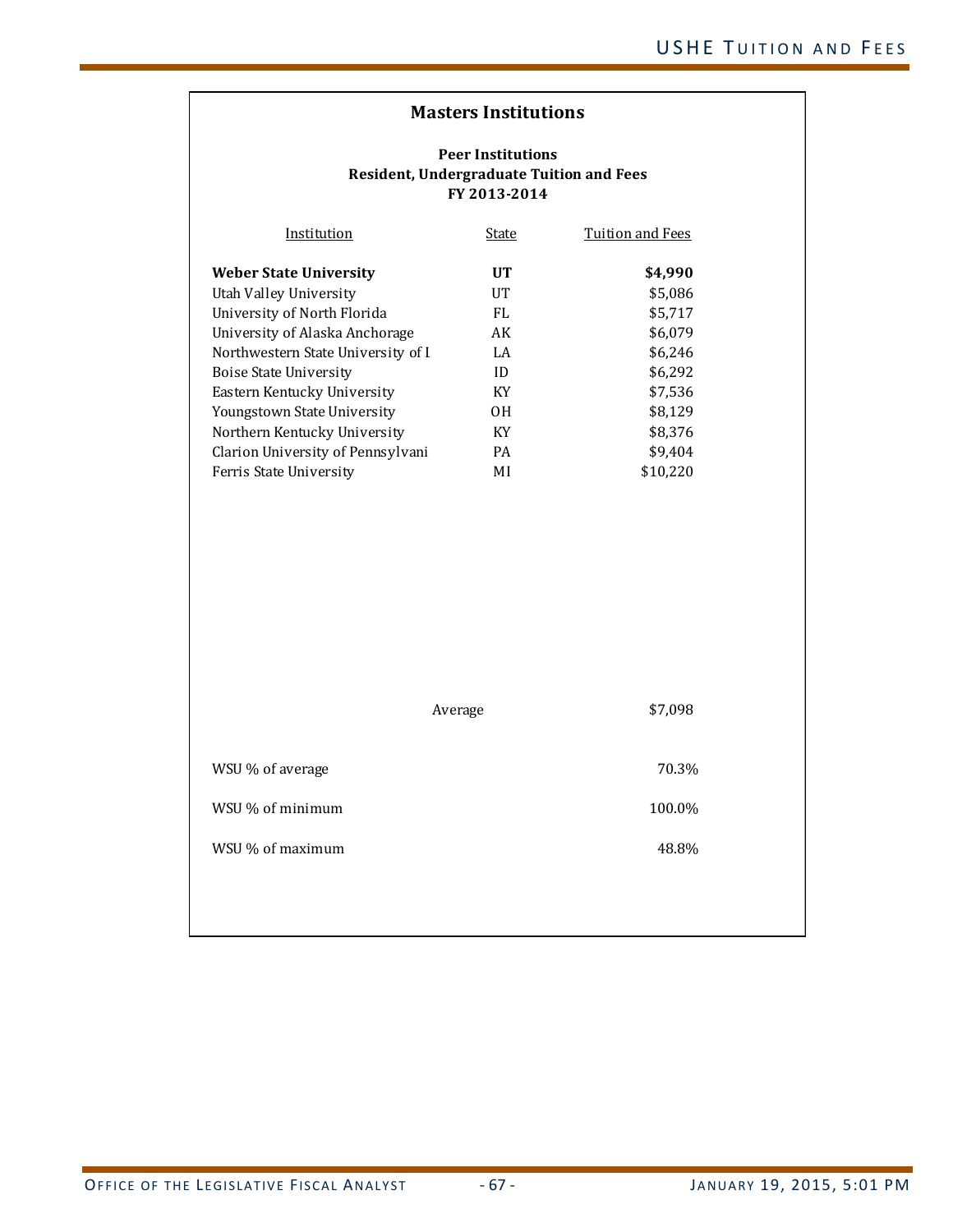| <b>Masters Institutions</b>                                                                                                                              |                                            |                                          |                                         |  |
|----------------------------------------------------------------------------------------------------------------------------------------------------------|--------------------------------------------|------------------------------------------|-----------------------------------------|--|
| <b>WICHE and Rocky Mountain States</b><br><b>Resident, Undergraduate Tuition and Fees</b><br>FY 2013-2014                                                |                                            |                                          |                                         |  |
| Institution                                                                                                                                              | <b>State</b>                               | <b>Tuition and Fees</b>                  |                                         |  |
| Eastern New Mexico University<br><b>Southern Utah University</b><br>University of Alaska, Southeast<br>Minot State University<br>Evergreen State College | NM<br><b>UT</b><br>AK<br>ND<br>WA          | \$5,924<br>\$6,000<br>\$6,087<br>\$8,416 | \$4,559 Rocky Mtn.<br><b>Rocky Mtn.</b> |  |
|                                                                                                                                                          | <b>WICHE Average</b><br>Rocky Mtn. Average | \$6,197<br>\$5,242                       |                                         |  |
| SUU % of WICHE average<br>SUU % of Rocky Mountain average                                                                                                |                                            | 95.6%<br>113.0%                          |                                         |  |
| SUU % of WICHE minimum<br>SUU % of Rocky Mountain minimum                                                                                                |                                            | 129.9%<br>129.9%                         |                                         |  |
| SUU % of WICHE maximum<br>SUU % of Rocky Mountain maximum                                                                                                |                                            | 70.4%<br>100.0%                          |                                         |  |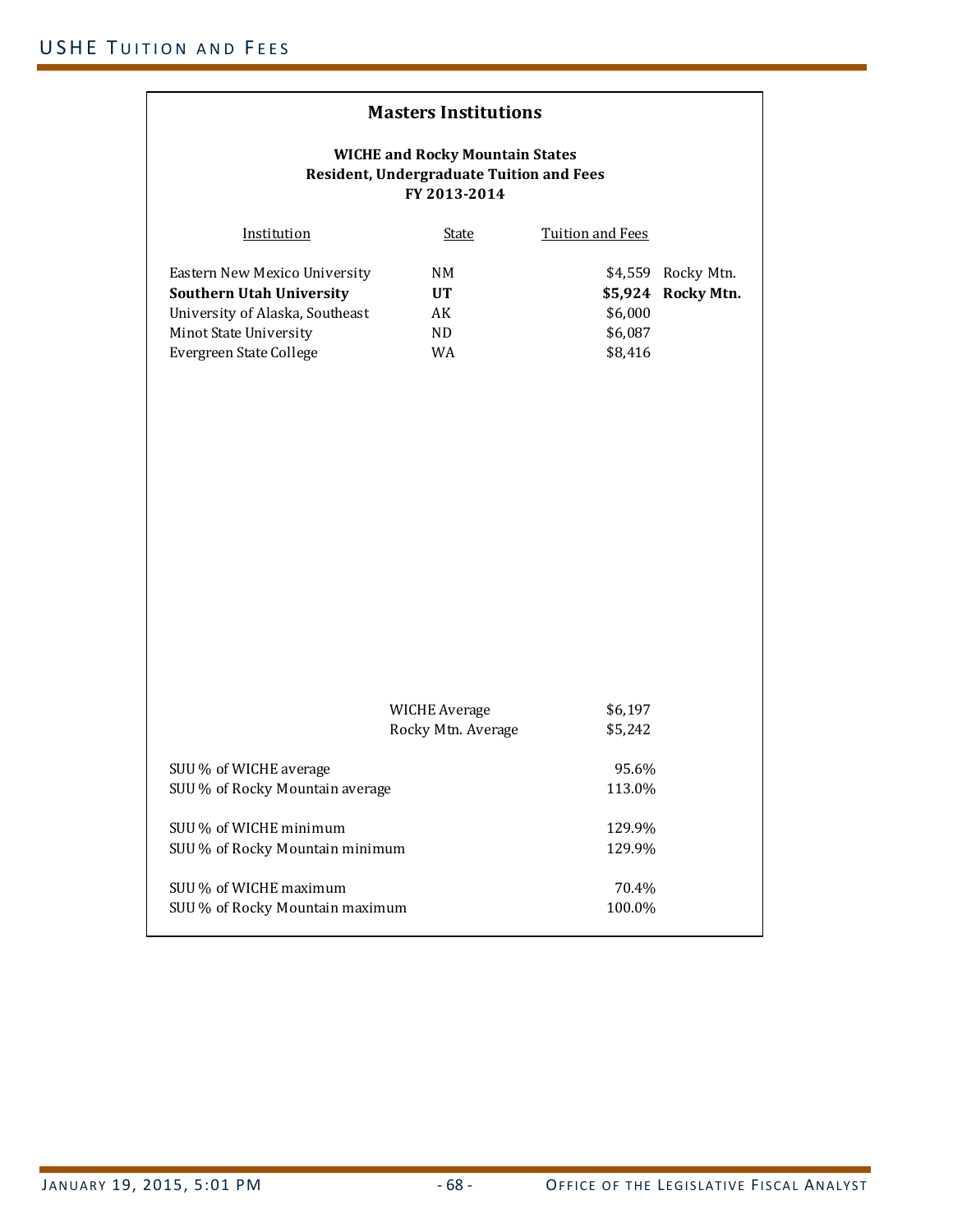| Institution                        | State           | Tuition and Fees |
|------------------------------------|-----------------|------------------|
| Columbus State University          | GA              | \$5.069          |
| <b>Southern Utah University</b>    | UT              | \$5.924          |
| Western Carolina University        | NC.             | \$6,265          |
| Austin Peay State University       | TN              | \$6,876          |
| Sonoma State University            | CA.             | \$7.234          |
| Truman State University            | M <sub>0</sub>  | \$7,368          |
| <b>SUNY College at Geneseo</b>     | <b>NY</b>       | \$7.430          |
| Southern Oregon University         | 0R              | \$7.794          |
| Georgia College & State University | GA              | \$8.790          |
| Eastern Connecticut State Universi | CT <sup>.</sup> | \$9.376          |
| Christopher Newport University     | VA              | \$11,092         |

|                  | Average | \$7,565 |
|------------------|---------|---------|
| SUU % of average |         | 78.3%   |
| SUU % of minimum |         | 116.9%  |
| SUU % of maximum |         | 53.4%   |
|                  |         |         |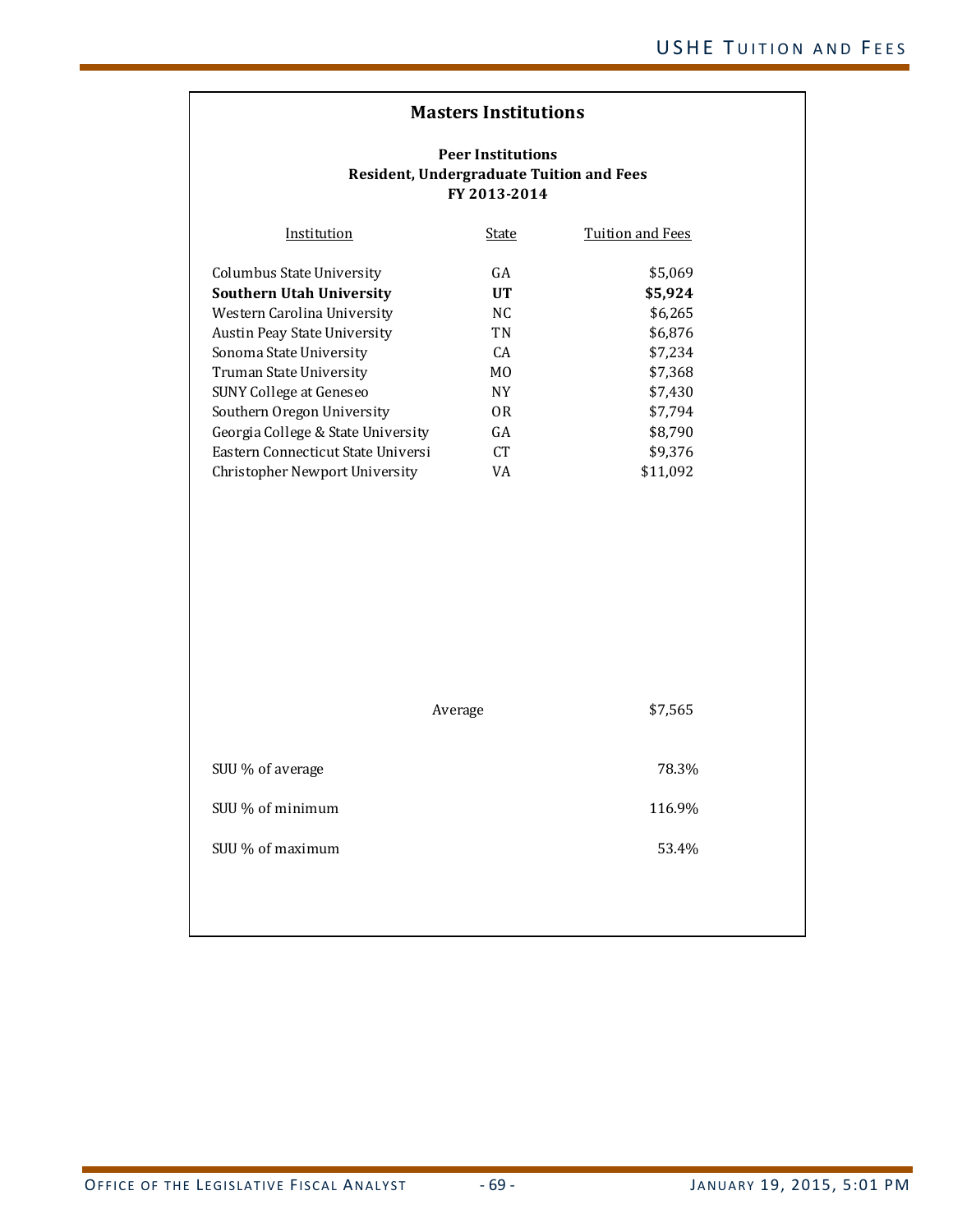| <b>Institution</b>                  | <u>State</u>             | <b>Tuition and Fees</b> |                    |
|-------------------------------------|--------------------------|-------------------------|--------------------|
| University of Montana, Western      | MT                       |                         | \$4,141 Rocky Mtn. |
| Dixie State University              | UT                       | \$4,285                 | Rocky Mtn.         |
| Nevada State College                | $\ensuremath{\text{NV}}$ |                         | \$4,463 Rocky Mtn. |
| Montana State University, Norther   | <b>MT</b>                |                         | \$4,817 Rocky Mtn. |
| <b>Utah Valley University</b>       | <b>UT</b>                |                         | \$5,086 Rocky Mtn. |
| Lewis-Clark State College           | ID                       |                         | \$5,562 Rocky Mtn. |
| Metropolitan State College of Deny  | CO                       | \$5,744                 | Rocky Mtn.         |
| Dickinson State University          | <b>ND</b>                | \$5,846                 |                    |
| California State University, Monter | CA                       | \$5,963                 |                    |
| University of Hawaii, West Oahu     | HI                       | \$6,336                 |                    |
| Mayville State University           | ND.                      | \$6,353                 |                    |
| Montana Tech, University of Mont    | <b>MT</b>                |                         | \$6,464 Rocky Mtn. |
| California State University, Channe | CA                       | \$6,471                 |                    |
| Valley City State University        | ND                       | \$6,516                 |                    |
| California Maritime Academy         | CA                       | \$6,536                 |                    |
| University of Hawaii, Hilo          | HI                       | \$6,536                 |                    |
| Fort Lewis College                  | C <sub>0</sub>           |                         | \$6,923 Rocky Mtn. |
| Colorado Mesa University            | CO                       | \$7,206                 | Rocky Mtn.         |
| Colorado State University-Pueblo    | CO                       | \$7,327                 | Rocky Mtn.         |
| Western State College               | C <sub>O</sub>           | \$7,343                 | Rocky Mtn.         |
| <b>Black Hills State University</b> | <b>SD</b>                | \$7,617                 |                    |
| Dakota State University             | <b>SD</b>                | \$8,226                 |                    |
| Oregon Institute of Technology      | 0R                       | \$8,549                 |                    |
|                                     |                          |                         |                    |
|                                     | <b>WICHE Average</b>     | \$6,274                 |                    |
|                                     | Rocky Mtn. Average       | \$5,780                 |                    |
|                                     |                          |                         |                    |
| UVU % of WICHE average              |                          | 81.1%                   |                    |
| UVU % of Rocky Mountain average     |                          | 88.0%                   |                    |
| UVU % of WICHE minimum              |                          | 122.8%                  |                    |
| UVU % of Rocky Mountain minimum     |                          | 122.8%                  |                    |
| UVU % of WICHE maximum              |                          | 59.5%                   |                    |
| UVU % of Rocky Mountain maximum     |                          | 69.3%                   |                    |
|                                     |                          |                         |                    |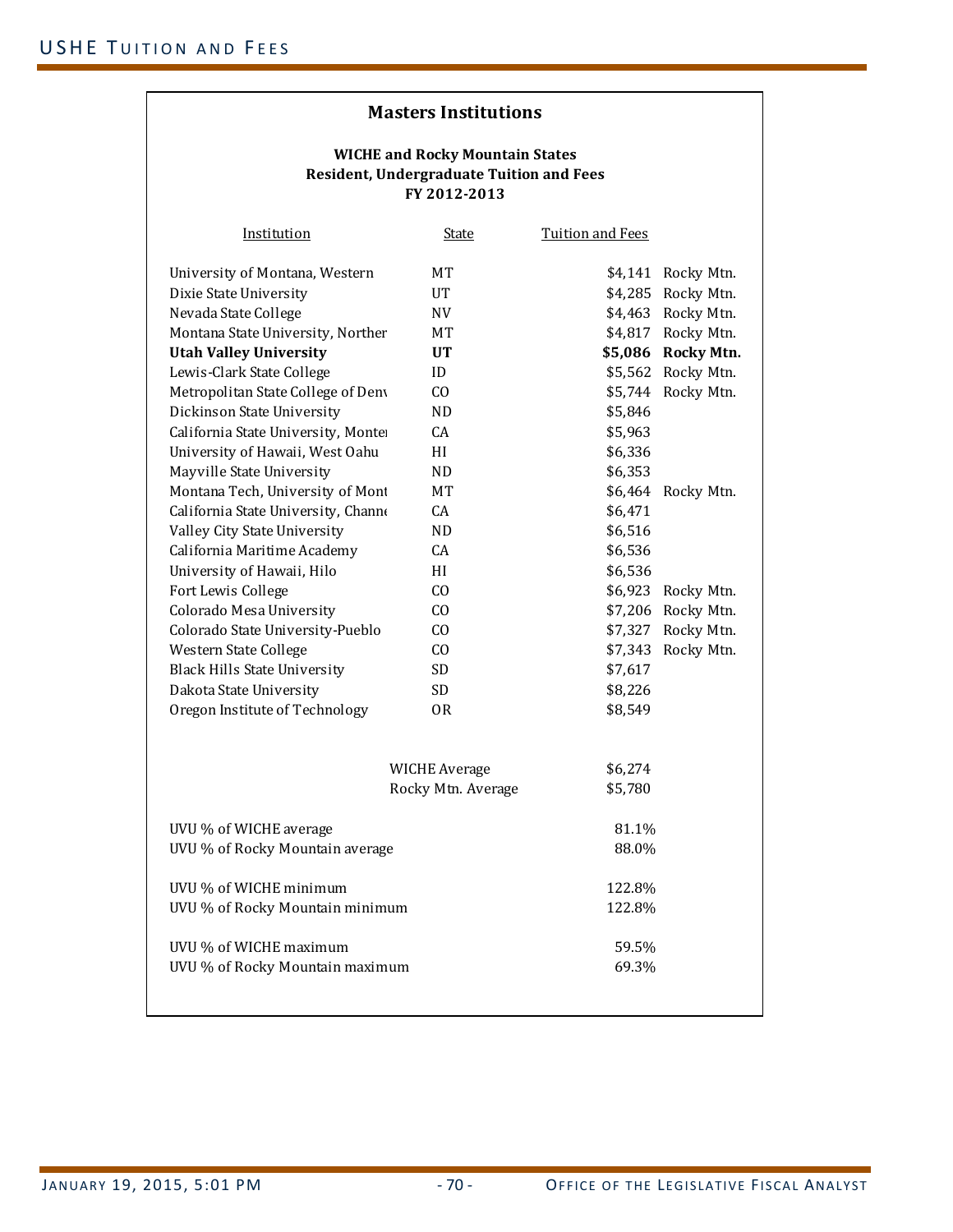#### **Peer Institutions Resident, Undergraduate Tuition and Fees FY 2012‐2013**

| Institution                         | State          | Tuition and Fees |
|-------------------------------------|----------------|------------------|
| Weber State University              | UT             | \$4.990          |
| <b>Utah Valley University</b>       | UT             | \$5,086          |
| Metropolitan State University of D  | C <sub>O</sub> | \$5,744          |
| Kennesaw State University           | GA             | \$5,818          |
| University of Alaska Anchorage      | AK             | \$6,079          |
| Boise State University              | ID             | \$6,292          |
| California State University-Northri | CA             | \$6.525          |
| Indiana University-Purdue Univer    | IN             | \$7.013          |
| Youngstown State University         | 0H             | \$8.129          |
| Northern Kentucky University        | KY             | \$8.376          |
| Ferris State University             | ΜI             | \$10.220         |

|                  | Average | \$6,752 |
|------------------|---------|---------|
| UVU % of average |         | 75.3%   |
| UVU % of minimum |         | 101.9%  |
| UVU % of maximum |         | 49.8%   |
|                  |         |         |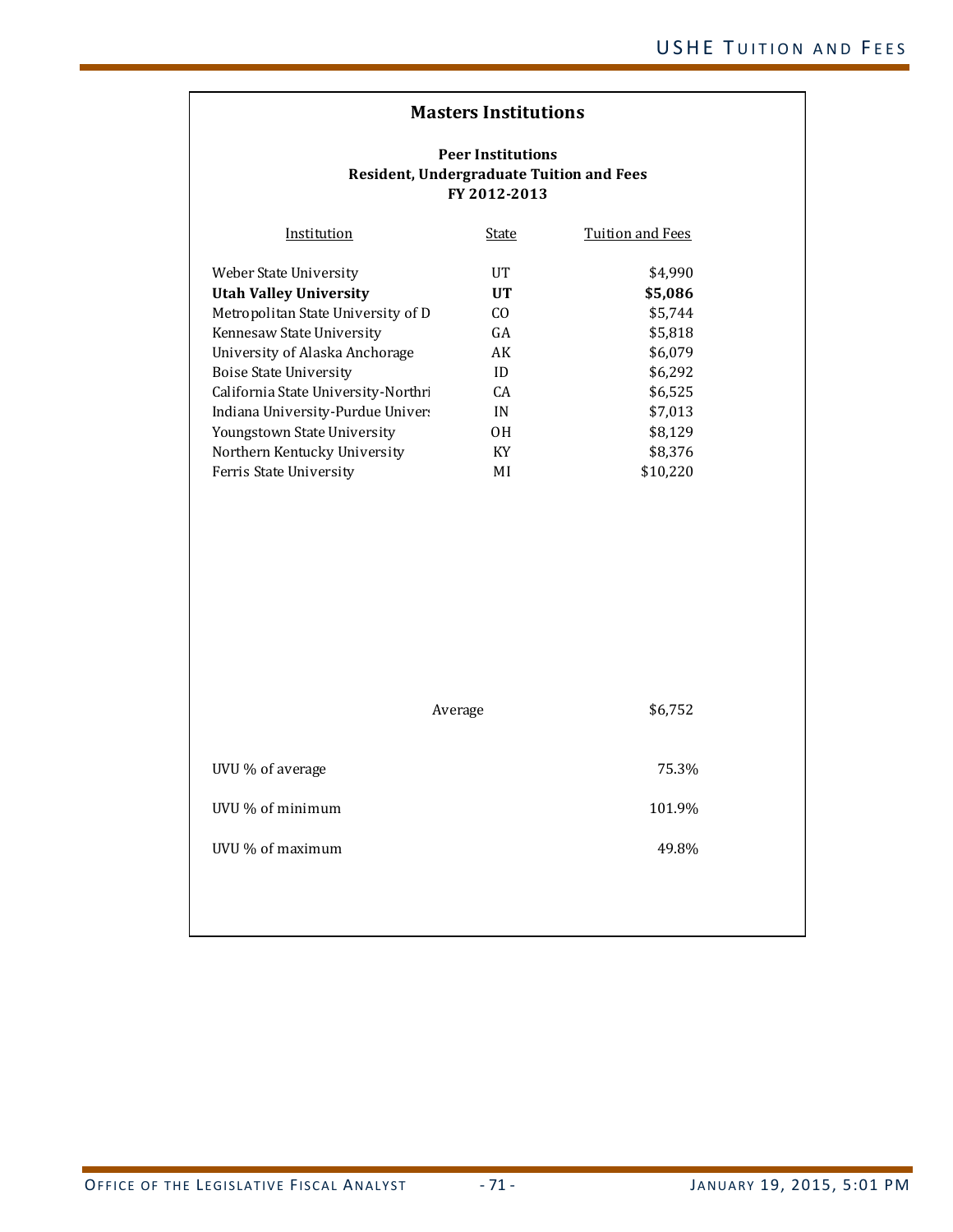| <u>Institution</u>                         | <u>State</u>         | <b>Tuition and Fees</b> |                    |
|--------------------------------------------|----------------------|-------------------------|--------------------|
| University of Montana, Western             | MT                   |                         | \$4,141 Rocky Mtn. |
| <b>Dixie State University</b>              | <b>UT</b>            |                         | \$4,285 Rocky Mtn. |
| Nevada State College                       | NV                   |                         | \$4,463 Rocky Mtn. |
| Montana State University, Northern         | МT                   |                         | \$4,817 Rocky Mtn. |
| Utah Valley University                     | UT                   |                         | \$5,086 Rocky Mtn. |
| Lewis-Clark State College                  | ID                   |                         | \$5,562 Rocky Mtn. |
| Metropolitan State College of Denver       | CO                   |                         | \$5,744 Rocky Mtn. |
| Dickinson State University                 | ND.                  | \$5,846                 |                    |
| California State University, Monterey Bay  | <b>CA</b>            | \$5,963                 |                    |
| University of Hawaii, West Oahu            | HI                   | \$6,336                 |                    |
| Mayville State University                  | ND.                  | \$6,353                 |                    |
| Montana Tech, University of Montana        | MT                   | \$6,464                 | Rocky Mtn.         |
| California State University, Channel Islan | CA                   | \$6,471                 |                    |
| Valley City State University               | ND                   | \$6,516                 |                    |
| California Maritime Academy                | CA                   | \$6,536                 |                    |
| University of Hawaii, Hilo                 | HI                   | \$6,536                 |                    |
| Fort Lewis College                         | CO.                  |                         | \$6,923 Rocky Mtn. |
| Colorado Mesa University                   | CO                   |                         | \$7,206 Rocky Mtn. |
| Colorado State University-Pueblo           | CO                   |                         | \$7,327 Rocky Mtn. |
| Western State College                      | CO.                  |                         | \$7,343 Rocky Mtn. |
| <b>Black Hills State University</b>        | SD.                  | \$7,617                 |                    |
| Dakota State University                    | SD.                  | \$8,226                 |                    |
| Oregon Institute of Technology             | 0R                   | \$8,549                 |                    |
|                                            |                      |                         |                    |
|                                            | <b>WICHE Average</b> | \$6,274                 |                    |
|                                            | Rocky Mtn. Average   | \$5,780                 |                    |
| DSU % of WICHE average                     |                      | 68.3%                   |                    |
| DSU % of Rocky Mountain average            |                      | 74.1%                   |                    |
| DSU % of WICHE minimum                     |                      | 103.5%                  |                    |
| DSU % of Rocky Mountain minimum            |                      | 103.5%                  |                    |
| DSU % of WICHE maximum                     |                      | 50.1%                   |                    |
| DSU % of Rocky Mountain maximum            |                      | 58.4%                   |                    |
|                                            |                      |                         |                    |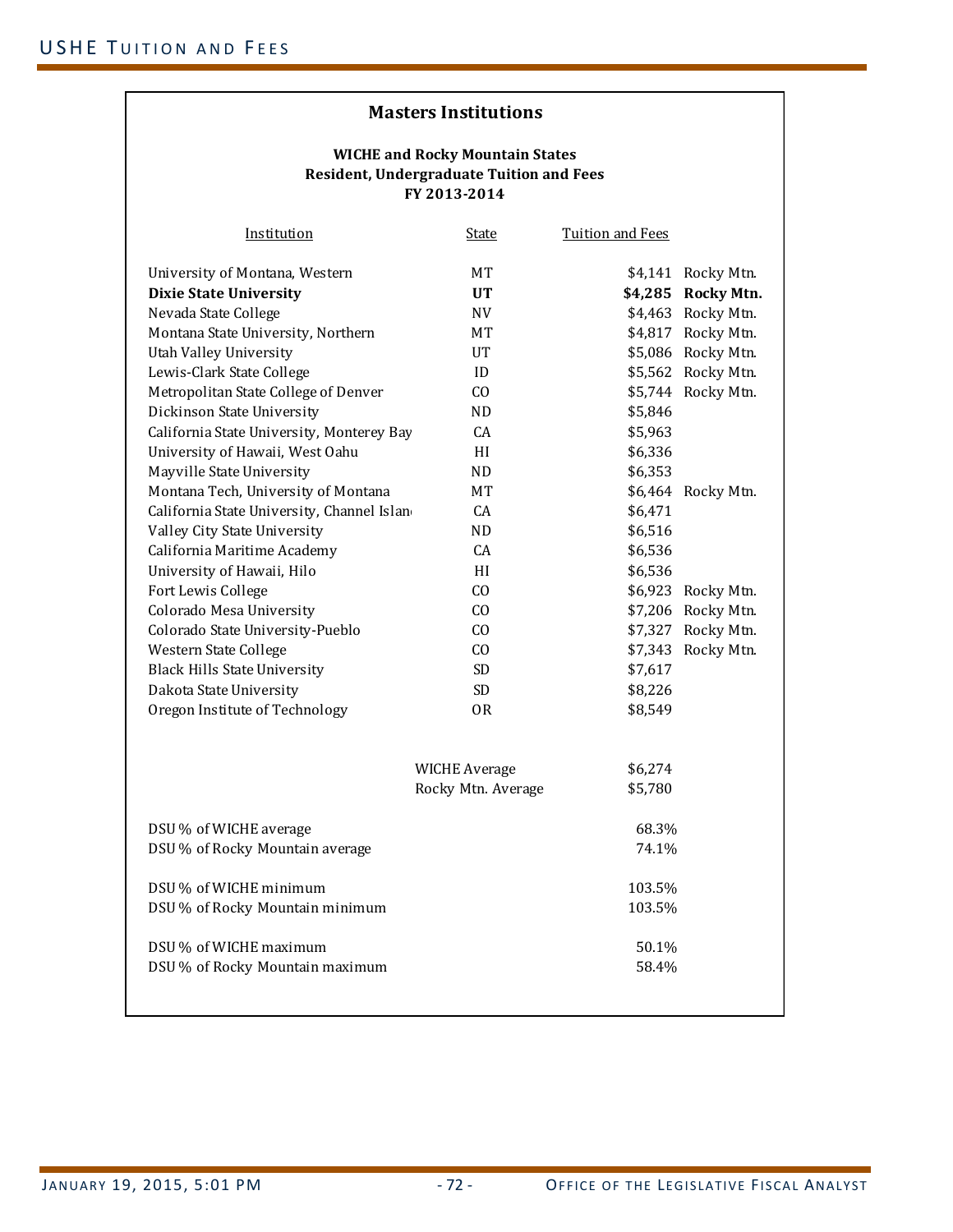## **Baccalaureate Institutions**

| Institution                       | State          | Tuition and Fees |
|-----------------------------------|----------------|------------------|
| <b>Dixie State University</b>     | <b>GA</b>      | \$4,291          |
| University of Arkansas-Fort Smith | UT             | \$4,528          |
| Clayton State University          | AR             | \$5,153          |
| Missouri Western State University | GA             | \$6,112          |
| Colorado Mesa University          | M <sub>0</sub> | \$6,725          |
| Fort Lewis College                | C <sub>O</sub> | \$6,923          |
| Farmingdale State College         | C <sub>O</sub> | \$7,125          |
| Humboldt State University         | <b>NY</b>      | \$7,144          |
| Colorado State University-Pueblo  | C <sub>O</sub> | \$7,327          |
| Central Washington University     | CA             | \$8,976          |

|                  | Average | \$6,430 |
|------------------|---------|---------|
| DSU % of average |         | 66.7%   |
| DSU % of minimum |         | 100.0%  |
| DSU % of maximum |         | 47.8%   |
|                  |         |         |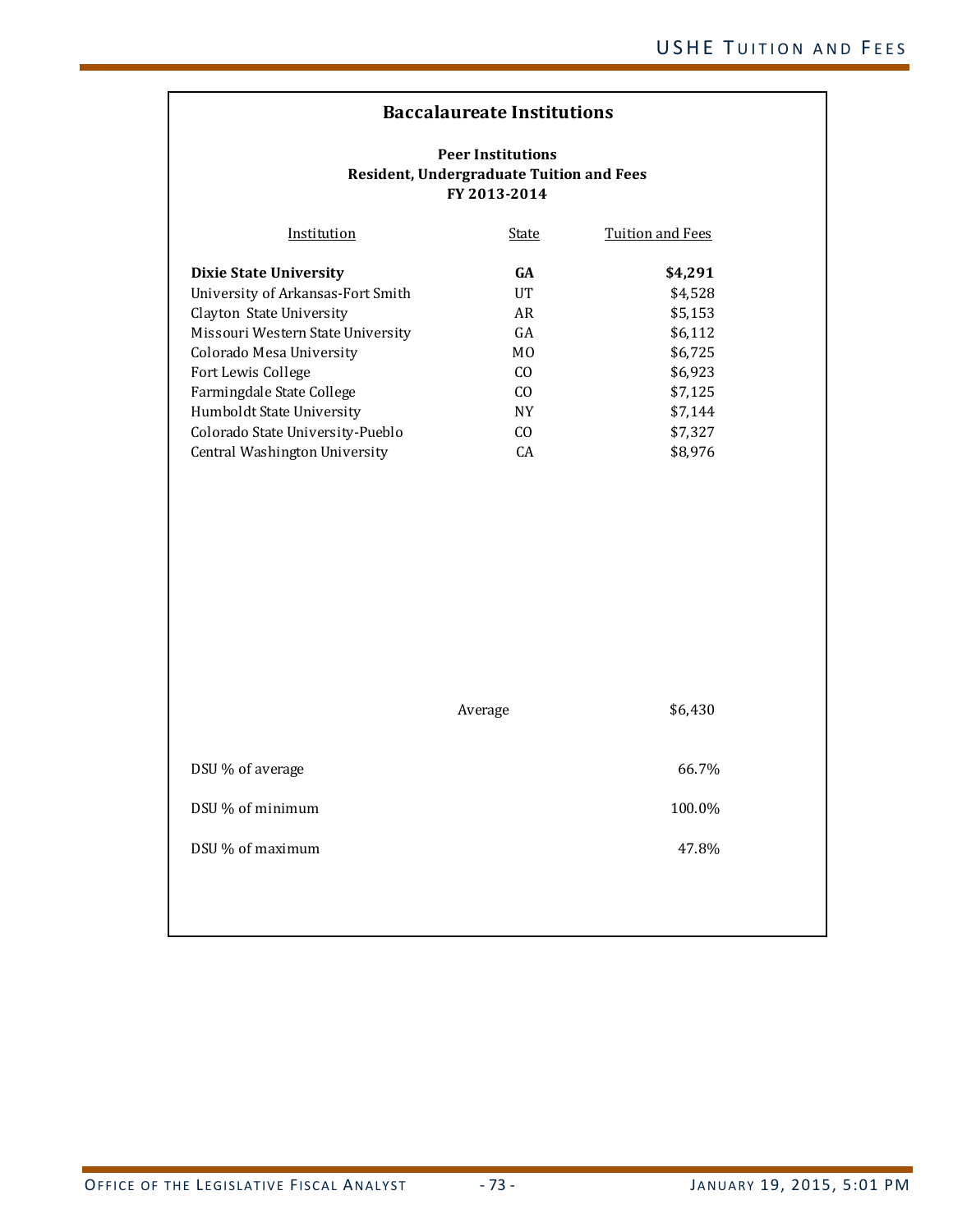# **Community Colleges**

| Institution                            | <u>State</u> | <b>Tuition and Fees</b> |                    |
|----------------------------------------|--------------|-------------------------|--------------------|
| Luna Community College                 | NM           |                         | \$886 Rocky Mtn.   |
| Eastern New Mexico University, Ruidoso | NM           | \$1,012                 | Rocky Mtn.         |
| New Mexico State University, Carlsbad  | NM           |                         | \$1,060 Rocky Mtn. |
| Santa Fe Community College             | NM           |                         | \$1,063 Rocky Mtn. |
| Alameda, College of                    | CA           | \$1,104                 |                    |
| Allan Hancock College                  | CA           | \$1,104                 |                    |
| American River College                 | CA           | \$1,104                 |                    |
| Antelope Valley College                | CA           | \$1,104                 |                    |
| Bakersfield College                    | CA           | \$1,104                 |                    |
| <b>Barstow College</b>                 | CA           | \$1,104                 |                    |
| <b>Berkeley Community College</b>      | CA           | \$1,104                 |                    |
| <b>Butte College</b>                   | CA           | \$1,104                 |                    |
| Cabrillo College                       | CA           | \$1,104                 |                    |
| Canada College                         | CA           | \$1,104                 |                    |
| Canyons, College of the                | CA           | \$1,104                 |                    |
| Cerritos College                       | CA           | \$1,104                 |                    |
| Cerro Coso Community College           | CA           | \$1,104                 |                    |
| Chabot College                         | CA           | \$1,104                 |                    |
| <b>Chaffey College</b>                 | CA           | \$1,104                 |                    |
| Citrus College                         | CA           | \$1,104                 |                    |
| City College of San Francisco          | CA           | \$1,104                 |                    |
| <b>Coastline Community College</b>     | CA           | \$1,104                 |                    |
| Columbia College                       | CA           | \$1,104                 |                    |
| <b>Compton Community College</b>       | CA           | \$1,104                 |                    |
| Contra Costa College                   | CA           | \$1,104                 |                    |
| Copper Mountain College                | CA           | \$1,104                 |                    |
| <b>Cosumnes River College</b>          | CA           | \$1,104                 |                    |
| <b>Crafton Hills College</b>           | CA           | \$1,104                 |                    |
| Cuesta College                         | CA           | \$1,104                 |                    |
| Cuyamaca College                       | CA           | \$1,104                 |                    |
| Cypress College                        | CA           | \$1,104                 |                    |
| DeAnza College                         | CA           | \$1,104                 |                    |
| Desert, College of the                 | CA           | \$1,104                 |                    |
| Diablo Valley College                  | CA           | \$1,104                 |                    |
| East Los Angeles College               | CA           | \$1,104                 |                    |
| El Camino College                      | CA           | \$1,104                 |                    |
| Evergreen Valley College               | CA           | \$1,104                 |                    |
| <b>Feather River College</b>           | CA           | \$1,104                 |                    |
| Folsom Lake College                    | CA           | \$1,104                 |                    |
| Foothill College                       | CA           | \$1,104                 |                    |
| Fresno City College                    | CA           | \$1,104                 |                    |
| <b>Fullerton College</b>               | CA           | \$1,104                 |                    |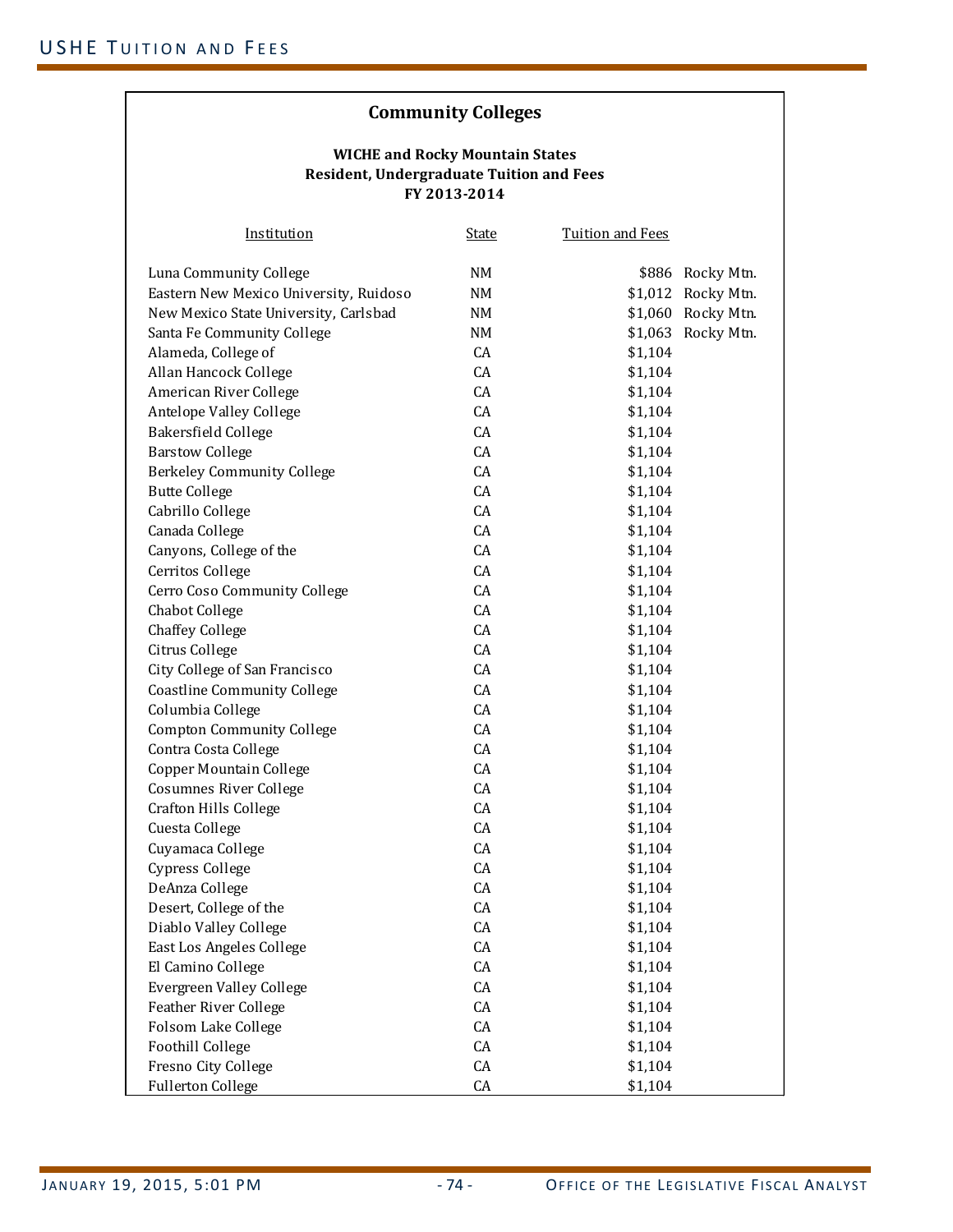| <b>Community Colleges</b>                          |    |         |  |
|----------------------------------------------------|----|---------|--|
| Gavilan College                                    | CA | \$1,104 |  |
| <b>Glendale Community College</b>                  | CA | \$1,104 |  |
| Golden West College                                | CA | \$1,104 |  |
| <b>Grossmont College</b>                           | CA | \$1,104 |  |
| Hartnell College                                   | CA | \$1,104 |  |
| <b>Imperial Valley College</b>                     | CA | \$1,104 |  |
| Irvine Valley College                              | CA | \$1,104 |  |
| Lake Tahoe Community College                       | CA | \$1,104 |  |
| Laney College                                      | CA | \$1,104 |  |
| Las Positas College                                | CA | \$1,104 |  |
| Lassen Community College                           | CA | \$1,104 |  |
| Long Beach City College                            | CA | \$1,104 |  |
| Los Angeles City College                           | CA | \$1,104 |  |
| Los Angeles Harbor College                         | CA | \$1,104 |  |
| Los Angeles Mission College                        | CA | \$1,104 |  |
| Los Angeles Pierce College                         | CA | \$1,104 |  |
| Los Angeles Southwest College                      | CA | \$1,104 |  |
| Los Angeles Trade-Technical College                | CA | \$1,104 |  |
| Los Angeles Valley College                         | CA | \$1,104 |  |
| Los Medanos College                                | CA | \$1,104 |  |
| Marin, The College of                              | CA | \$1,104 |  |
| Mendocino College                                  | CA | \$1,104 |  |
| Merced College                                     | CA | \$1,104 |  |
| Merritt College                                    | CA | \$1,104 |  |
| Mira Costa College                                 | CA | \$1,104 |  |
| <b>Mission College</b>                             | CA | \$1,104 |  |
| Modesto Junior College                             | CA | \$1,104 |  |
| Monterey Peninsula College                         | CA | \$1,104 |  |
| Moorpark College                                   | CA | \$1,104 |  |
| Mt. San Antonio College                            | CA | \$1,104 |  |
| Mt. San Jacinto College                            | CA | \$1,104 |  |
| Napa Valley College                                | CA | \$1,104 |  |
| Ohlone College                                     | CA | \$1,104 |  |
| Orange Coast College                               | CA | \$1,104 |  |
| Oxnard College                                     | CA | \$1,104 |  |
| Palo Verde College                                 | CA | \$1,104 |  |
| Palomar College                                    | CA | \$1,104 |  |
| Pasadena City College                              | CA | \$1,104 |  |
| Porterville College                                | CA | \$1,104 |  |
|                                                    | CA |         |  |
| Redwoods, College of the<br><b>Reedley College</b> | CA | \$1,104 |  |
|                                                    |    | \$1,104 |  |
| Rio Hondo College                                  | CA | \$1,104 |  |
| Riverside Community College                        | CA | \$1,104 |  |
| Sacramento City College                            | CA | \$1,104 |  |
| Saddleback College                                 | CA | \$1,104 |  |
| San Bernardino Valley College                      | CA | \$1,104 |  |
| San Diego City College                             | CA | \$1,104 |  |
| San Diego Mesa College                             | CA | \$1,104 |  |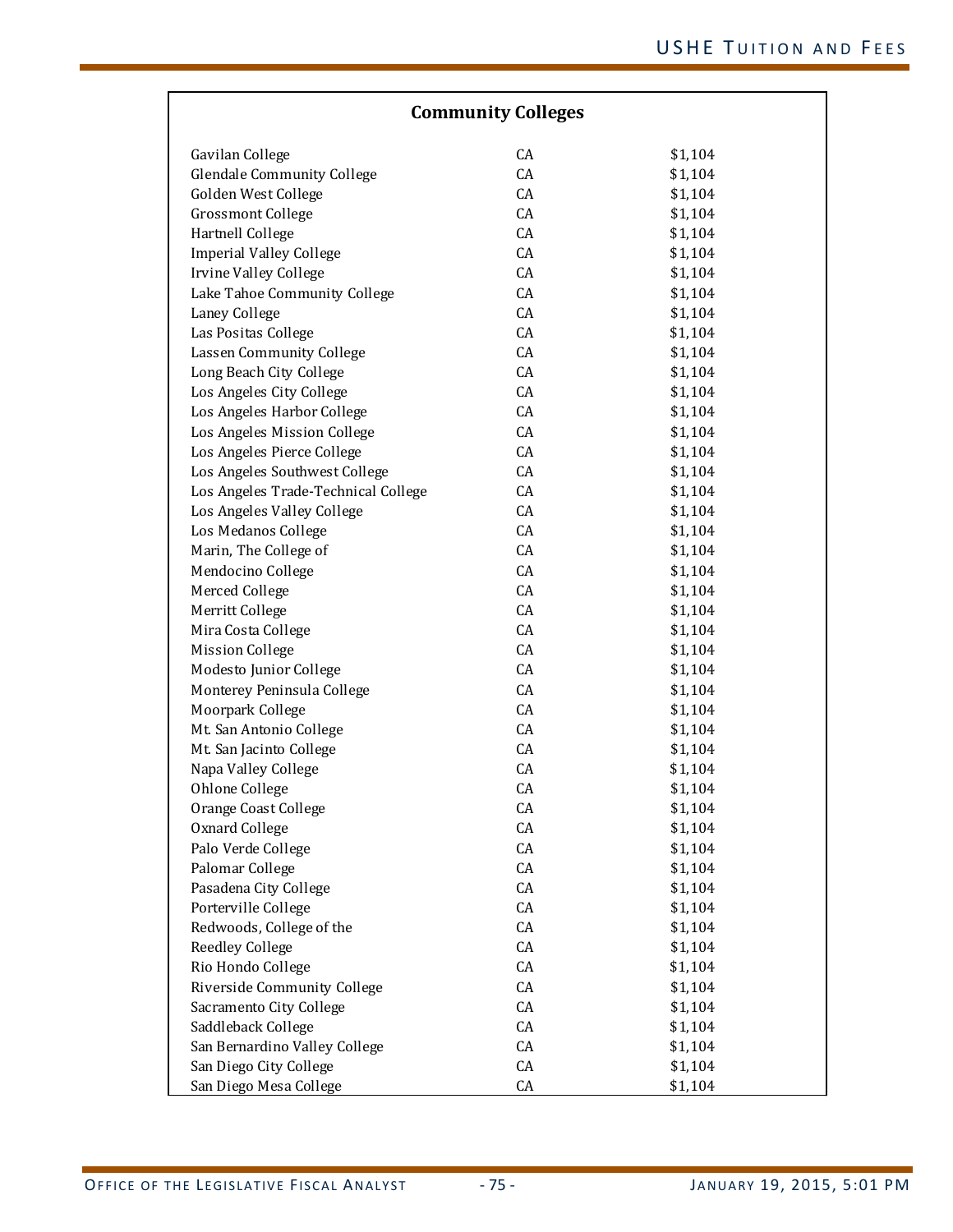| <b>Community Colleges</b>                |                        |                       |  |
|------------------------------------------|------------------------|-----------------------|--|
| San Diego Miramar College                | CA                     | \$1,104               |  |
| San Joaquin Delta College                | CA                     | \$1,104               |  |
| San Jose City College                    | CA                     | \$1,104               |  |
| San Mateo, College of                    | CA                     | \$1,104               |  |
| Santa Ana College                        | CA                     | \$1,104               |  |
| Santa Barbara City College               | CA                     | \$1,104               |  |
| Santa Monica College                     | CA                     | \$1,104               |  |
| Santa Rosa Junior College                | CA                     | \$1,104               |  |
| Santiago Canyon College                  | CA                     | \$1,104               |  |
| Sequoias, College of the                 | CA                     | \$1,104               |  |
| Shasta College                           | CA                     | \$1,104               |  |
| Sierra College                           | CA                     | \$1,104               |  |
| Siskiyous, College of the                | CA                     | \$1,104               |  |
|                                          | CA                     | \$1,104               |  |
| Skyline College                          | CA                     |                       |  |
| Solano Community College                 |                        | \$1,104               |  |
| Southwestern College                     | CA                     | \$1,104               |  |
| <b>Taft College</b>                      | CA                     | \$1,104               |  |
| Ventura College                          | CA                     | \$1,104               |  |
| Victor Valley Community College          | CA                     | \$1,104               |  |
| West Hills College                       | CA                     | \$1,104               |  |
| West Los Angeles College                 | CA                     | \$1,104               |  |
| West Valley College                      | CA                     | \$1,104               |  |
| <b>Woodland Community College</b>        | CA                     | \$1,104               |  |
| Yuba College                             | CA                     | \$1,104               |  |
| Clovis Community College                 | NM                     | \$1,216<br>Rocky Mtn. |  |
| New Mexico Junior College                | NM                     | \$1,248<br>Rocky Mtn. |  |
| San Juan College                         | NM                     | \$1,320<br>Rocky Mtn. |  |
| Central New Mexico Community College     | NM                     | \$1,364 Rocky Mtn.    |  |
| <b>Mesalands Community College</b>       | NM                     | \$1,460 Rocky Mtn.    |  |
| New Mexico State University, Dona Ana    | NM                     | \$1,560 Rocky Mtn.    |  |
| University of New Mexico, Valencia Coun  | NM                     | \$1,561 Rocky Mtn.    |  |
| Eastern New Mexico University, Roswell   | NM                     | \$1,632 Rocky Mtn.    |  |
| University of New Mexico, Los Alamos     | NΜ                     | \$1,638<br>Rocky Mtn. |  |
| University of New Mexico, Gallup         | NM                     | \$1,704<br>Rocky Mtn. |  |
| New Mexico State University, Grants Brar | NM                     | \$1,782<br>Rocky Mtn. |  |
| University of New Mexico, Taos           | NM                     | Rocky Mtn.<br>\$1,830 |  |
| Colorado Mountain College                | $\rm CO$               | \$1,860<br>Rocky Mtn. |  |
| Eastern Arizona College                  | AZ                     | \$1,920<br>Rocky Mtn. |  |
| New Mexico State University, Alamagord   | NM                     | \$1,920<br>Rocky Mtn. |  |
| Northland Pioneer College                | AZ                     | \$1,990<br>Rocky Mtn. |  |
| Pima Community College                   | AZ                     | Rocky Mtn.<br>\$2,150 |  |
| Cochise College                          | $\mathbf{A}\mathbf{Z}$ | \$2,190<br>Rocky Mtn. |  |
| Arizona Western College                  | AZ                     | \$2,220<br>Rocky Mtn. |  |
| Aims Community College                   | CO                     | \$2,281<br>Rocky Mtn. |  |
| Western Wyoming Community College        | WY                     | \$2,282<br>Rocky Mtn. |  |
| Central Arizona College                  | AZ                     | \$2,310<br>Rocky Mtn. |  |
| Yavapai College                          | AZ                     | \$2,360<br>Rocky Mtn. |  |
| Laramie County Community College         | WY                     | \$2,376<br>Rocky Mtn. |  |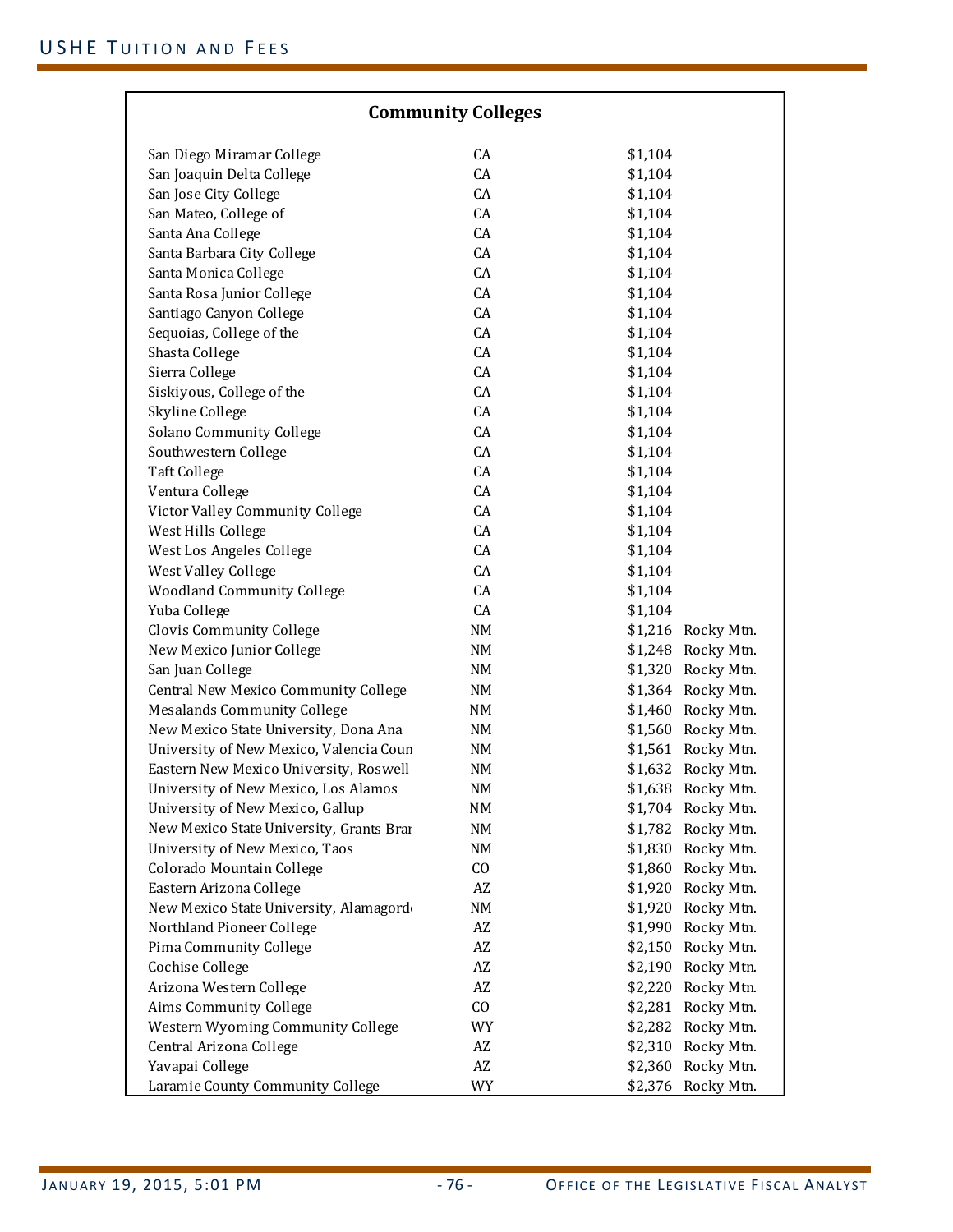| <b>Community Colleges</b>                  |                        |         |                    |
|--------------------------------------------|------------------------|---------|--------------------|
| Chandler-Gilbert Community College         | AZ                     |         | \$2,430 Rocky Mtn. |
| Estrella Mountain Community College        | AZ                     |         | \$2,430 Rocky Mtn. |
| <b>Gateway Community College</b>           | AZ                     |         | \$2,430 Rocky Mtn. |
| <b>Glendale Community College</b>          | $\mathbf{A}\mathbf{Z}$ |         | \$2,430 Rocky Mtn. |
| <b>Mesa Community College</b>              | $\mathbf{A}\mathbf{Z}$ |         | \$2,430 Rocky Mtn. |
| Paradise Valley Community College          | $\mathbf{A}\mathbf{Z}$ |         | \$2,430 Rocky Mtn. |
| Phoenix College                            | $\mathbf{A}\mathbf{Z}$ |         | \$2,430 Rocky Mtn. |
| Rio Salado Community College               | $\mathbf{A}\mathbf{Z}$ |         | \$2,430 Rocky Mtn. |
| Scottsdale Community College               | $\mathbf{A}\mathbf{Z}$ |         | \$2,430 Rocky Mtn. |
| South Mountain Community College           | $\mathbf{A}\mathbf{Z}$ |         | \$2,430 Rocky Mtn. |
| Casper College                             | <b>WY</b>              |         | \$2,448 Rocky Mtn. |
| Eastern Wyoming College                    | WY                     |         | \$2,472 Rocky Mtn. |
| <b>Mohave Community College</b>            | $\mathbf{A}\mathbf{Z}$ |         | \$2,550 Rocky Mtn. |
| Central Wyoming College                    | <b>WY</b>              |         | \$2,568 Rocky Mtn. |
| Northern Wyoming Community College I       | <b>WY</b>              |         | \$2,614 Rocky Mtn. |
| College of Southern Idaho                  | ID                     |         | \$2,640 Rocky Mtn. |
| Northwest Community College                | <b>WY</b>              |         | \$2,653 Rocky Mtn. |
| College of Southern Nevada                 | <b>NV</b>              |         | \$2,700 Rocky Mtn. |
| <b>Great Basin College</b>                 | NV                     |         | \$2,700 Rocky Mtn. |
| Truckee Meadows Community College          | NV                     |         | \$2,700 Rocky Mtn. |
| Western Nevada Community College           | NV                     |         | \$2,700 Rocky Mtn. |
| Coconino County Community College          | AZ                     |         | \$2,760 Rocky Mtn. |
| North Idaho College                        | $\mathbf{ID}$          |         | \$2,974 Rocky Mtn. |
| Eastern Idaho Technical College            | ID                     | \$3,015 | Rocky Mtn.         |
| Helena College University of Montana       | MT                     | \$3,061 | Rocky Mtn.         |
| Great Falls College Montana State Univers  | MT                     |         | \$3,086 Rocky Mtn. |
| Dawson Community College                   | MT                     | \$3,113 | Rocky Mtn.         |
| Honolulu Community College                 | HI                     | \$3,210 |                    |
| <b>Windward Community College</b>          | HI                     | \$3,220 |                    |
| <b>Snow College</b>                        | <b>UT</b>              | \$3,220 | Rocky Mtn.         |
| <b>USU - Eastern</b>                       | UT                     | \$3,221 | <b>Rocky Mtn.</b>  |
| Highlands College of Montana Tech          | <b>MT</b>              | \$3,226 | Rocky Mtn.         |
| Leeward Community College                  | HI                     | \$3,235 |                    |
| Kapiolani Community College                | HI                     | \$3,240 |                    |
| <b>Salt Lake City Community College</b>    | <b>UT</b>              | \$3,242 | <b>Rocky Mtn.</b>  |
| Kauai Community College                    | HI                     | \$3,288 |                    |
| University of Hawai'i Maui College         | H                      | \$3,306 |                    |
| Hawaii Community College                   | HI                     | \$3,314 |                    |
| Missoula College University of Montana     | MT                     | \$3,460 | Rocky Mtn.         |
| <b>Arapahoe Community College</b>          | CO                     | \$3,759 | Rocky Mtn.         |
| Morgan Community College                   | CO                     | \$3,762 | Rocky Mtn.         |
| City College of Montana State University I | MT                     |         | \$3,765 Rocky Mtn. |
| Community College of Aurora                | CO                     |         | \$3,774 Rocky Mtn. |
| Miles Community College                    | MT                     | \$3,810 | Rocky Mtn.         |
| Flathead Valley Community College          | MT                     | \$3,820 | Rocky Mtn.         |
| Colorado Northwestern Community Colle      | CO                     | \$3,865 | Rocky Mtn.         |
| Front Range Community College              | CO                     | \$3,867 | Rocky Mtn.         |
| Red Rocks Community College                | CO                     | \$3,871 | Rocky Mtn.         |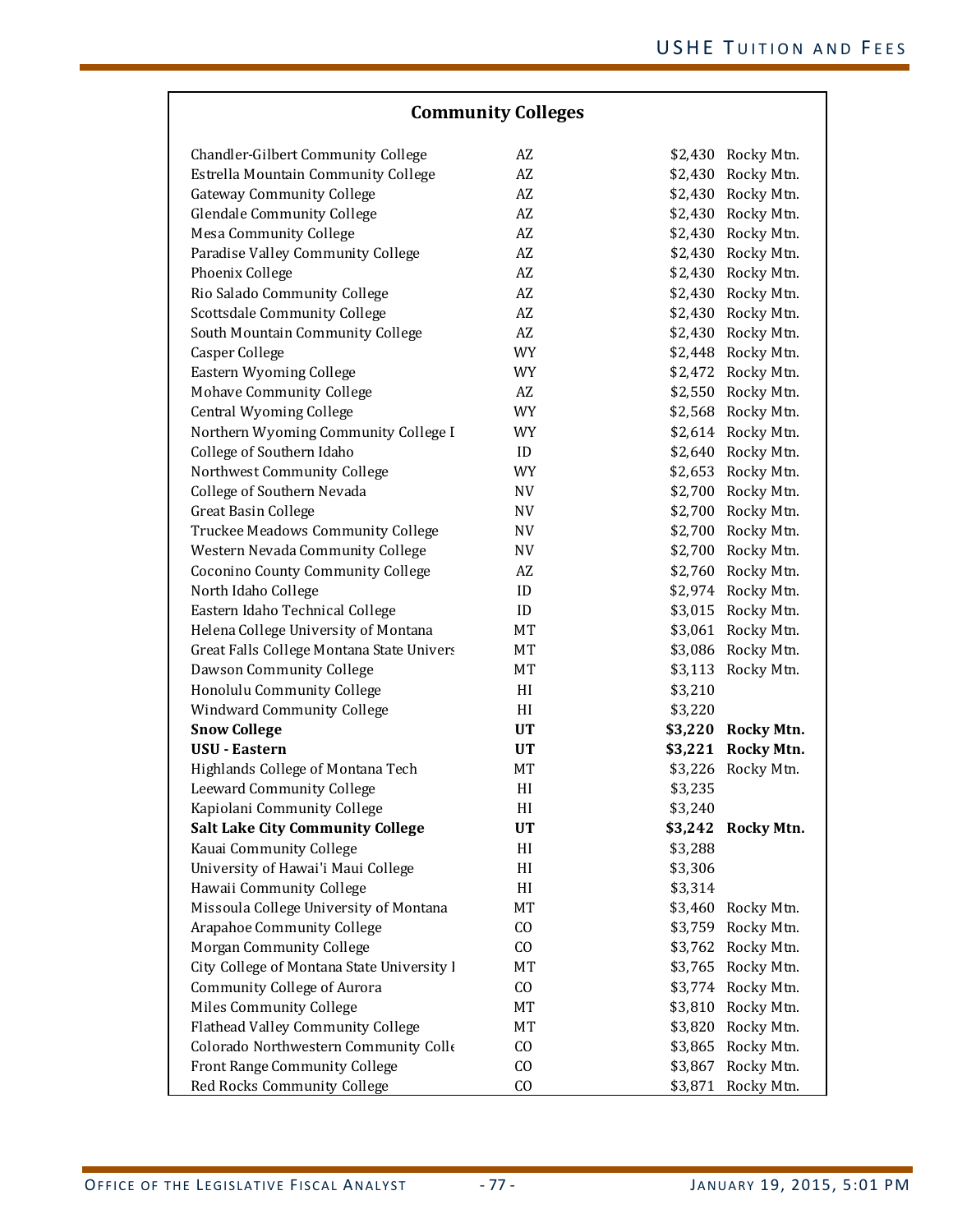| <b>Community Colleges</b>              |           |         |                    |
|----------------------------------------|-----------|---------|--------------------|
| Pikes Peak Community College           | CO        | \$3,873 | Rocky Mtn.         |
| Otero Junior College                   | CO        | \$3,877 | Rocky Mtn.         |
| Bellingham Technical College           | WA        | \$3,977 |                    |
| Lamar Community College                | CO        | \$3,990 | Rocky Mtn.         |
| Highline Community College             | WA        | \$4,000 |                    |
| Lake Region State College              | ND        | \$4,003 |                    |
| Trinidad State Junior College          | CO        | \$4,019 | Rocky Mtn.         |
| Dakota College at Bottineau            | ND        | \$4,020 |                    |
| New Mexico Military Institute          | NM        | \$4,036 | Rocky Mtn.         |
| Clover Park Technical College          | WA        | \$4,040 |                    |
| North Dakota State College of Science  | ND        | \$4,094 |                    |
| Spokane Falls Community College        | WA        | \$4,095 |                    |
| Wenatchee Valley College               | WA        | \$4,105 |                    |
| Cascadia Community College             | WA        | \$4,120 |                    |
| Pueblo Community College               | CO        | \$4,122 | Rocky Mtn.         |
| <b>Clackamas Community College</b>     | 0R        | \$4,132 |                    |
| Williston State College                | ND        | \$4,140 |                    |
| <b>Big Bend Community College</b>      | WA        | \$4,150 |                    |
| Clark College                          | WA        | \$4,154 |                    |
| <b>Bismarck State College</b>          | ND        | \$4,173 |                    |
| Northeastern Junior College            | CO        |         | \$4,184 Rocky Mtn. |
| Olympic College                        | WA        | \$4,195 |                    |
| <b>Tacoma Community College</b>        | WA        | \$4,203 |                    |
| South Puget Sound Community College    | WA        | \$4,207 |                    |
| Skagit Valley College                  | WA        | \$4,208 |                    |
| Spokane Community College              | WA        | \$4,215 |                    |
| Central Oregon Community College       | 0R        | \$4,225 |                    |
| Chemeketa Community College            | <b>OR</b> | \$4,230 |                    |
| <b>Bellevue Community College</b>      | WA        | \$4,231 |                    |
| Pierce College - Ft. Steilacoom        | WA        | \$4,255 |                    |
| Shoreline Community College            | WA        | \$4,258 |                    |
| <b>Blue Mountain Community College</b> | 0R        | \$4,261 |                    |
| Renton Technical College               | WA        | \$4,270 |                    |
| North Seattle Community College        | WA        | \$4,276 |                    |
| Seattle Central Community College      | WA        | \$4,276 |                    |
| South Seattle Community College        | WA        | \$4,276 |                    |
| Lower Columbia College                 | WA        | \$4,279 |                    |
| Klamath Community College              | 0R        | \$4,290 |                    |
| Portland Community College             | 0R        | \$4,296 |                    |
| <b>Umpqua Community College</b>        | 0R        | \$4,312 |                    |
| Centralia College                      | WA        | \$4,335 |                    |
| Pierce College - Puyallup              | WA        | \$4,341 |                    |
| Columbia Basin College                 | WA        | \$4,350 |                    |
| Peninsula College                      | WA        | \$4,350 |                    |
| Walla Walla Community College          | WA        | \$4,357 |                    |
| <b>Everett Community College</b>       | WA        | \$4,367 |                    |
| Community College of Denver            | CO        | \$4,385 | Rocky Mtn.         |
| Grays Harbor College                   | WA        | \$4,416 |                    |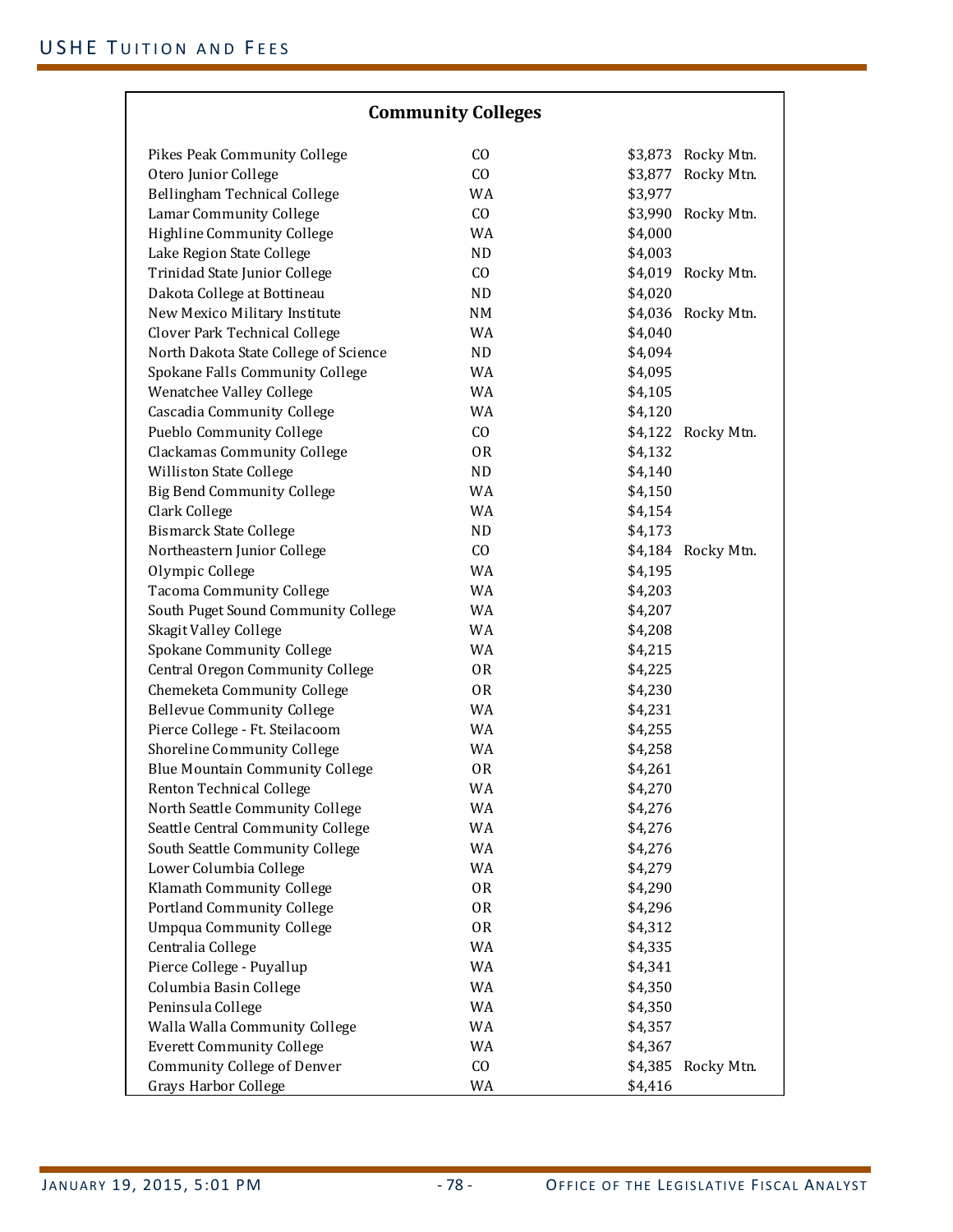| <b>Community Colleges</b>                 |                                            |                    |  |
|-------------------------------------------|--------------------------------------------|--------------------|--|
| Linn-Benton Community College             | 0 <sub>R</sub>                             | \$4,455            |  |
| <b>Edmonds Community College</b>          | WA                                         | \$4,455            |  |
| <b>Whatcom Community College</b>          | WA                                         | \$4,464            |  |
| Yakima Valley College                     | WA                                         | \$4,473            |  |
| Lake Washington Institute of Technology   | WA                                         | \$4,480            |  |
| Green River Community College             | WA                                         | \$4,495            |  |
| Columbia Gorge Community College          | 0 <sub>R</sub>                             | \$4,545            |  |
| Tillamook Bay Community College           | 0 <sub>R</sub>                             | \$4,545            |  |
| Mt. Hood Community College                | 0R                                         | \$4,601            |  |
| <b>Bates Technical College</b>            | WA                                         | \$4,626            |  |
| Lane Community College                    | 0 <sub>R</sub>                             | \$4,650            |  |
| Rogue Community College                   | 0R                                         | \$4,680            |  |
| Prince William Sound Community Colleg     | AK                                         | \$4,690            |  |
| Oregon Coast Community College            | 0R                                         | \$4,770            |  |
| Treasure Valley Community College         | 0 <sub>R</sub>                             | \$4,950            |  |
| <b>Clatsop Community College</b>          | 0R                                         | \$4,953            |  |
| Southwestern Oregon Community College     | 0R                                         | \$5,193            |  |
| Western Dakota Technical Institute        | SD <sub>1</sub>                            | \$5,490            |  |
| Mitchell Technical Institute              | <b>SD</b>                                  | \$5,645            |  |
| Southeast Technical Institute             | <b>SD</b>                                  | \$6,090            |  |
| Lake Area Technical Institute             | <b>SD</b>                                  | \$6,523            |  |
|                                           | <b>WICHE Average</b><br>Rocky Mtn. Average | \$2,423<br>\$2,629 |  |
|                                           |                                            |                    |  |
| Snow % of WICHE average                   |                                            | 132.9%             |  |
| Snow % of Rocky Mountain average          |                                            | 122.5%             |  |
| Snow % of WICHE minimum                   |                                            | 363.4%             |  |
| Snow % of Rocky Mountain minimum          |                                            | 363.4%             |  |
|                                           |                                            |                    |  |
| Snow % of WICHE maximum                   |                                            | 49.4%              |  |
| Snow % of Rocky Mountain maximum          |                                            | 73.4%              |  |
|                                           |                                            |                    |  |
| USU - Eastern % of WICHE average          |                                            | 132.9%             |  |
| USU - Eastern % of Rocky Mountain average |                                            | 122.5%             |  |
| USU - Eastern % of WICHE minimum          |                                            | 363.5%             |  |
| USU - Eastern % of Rocky Mountain minimum |                                            | 363.5%             |  |
|                                           |                                            |                    |  |
| USU - Eastern % of WICHE maximum          |                                            | 49.4%              |  |
| USU - Eastern % of Rocky Mountain maximum |                                            | 73.5%              |  |
|                                           |                                            |                    |  |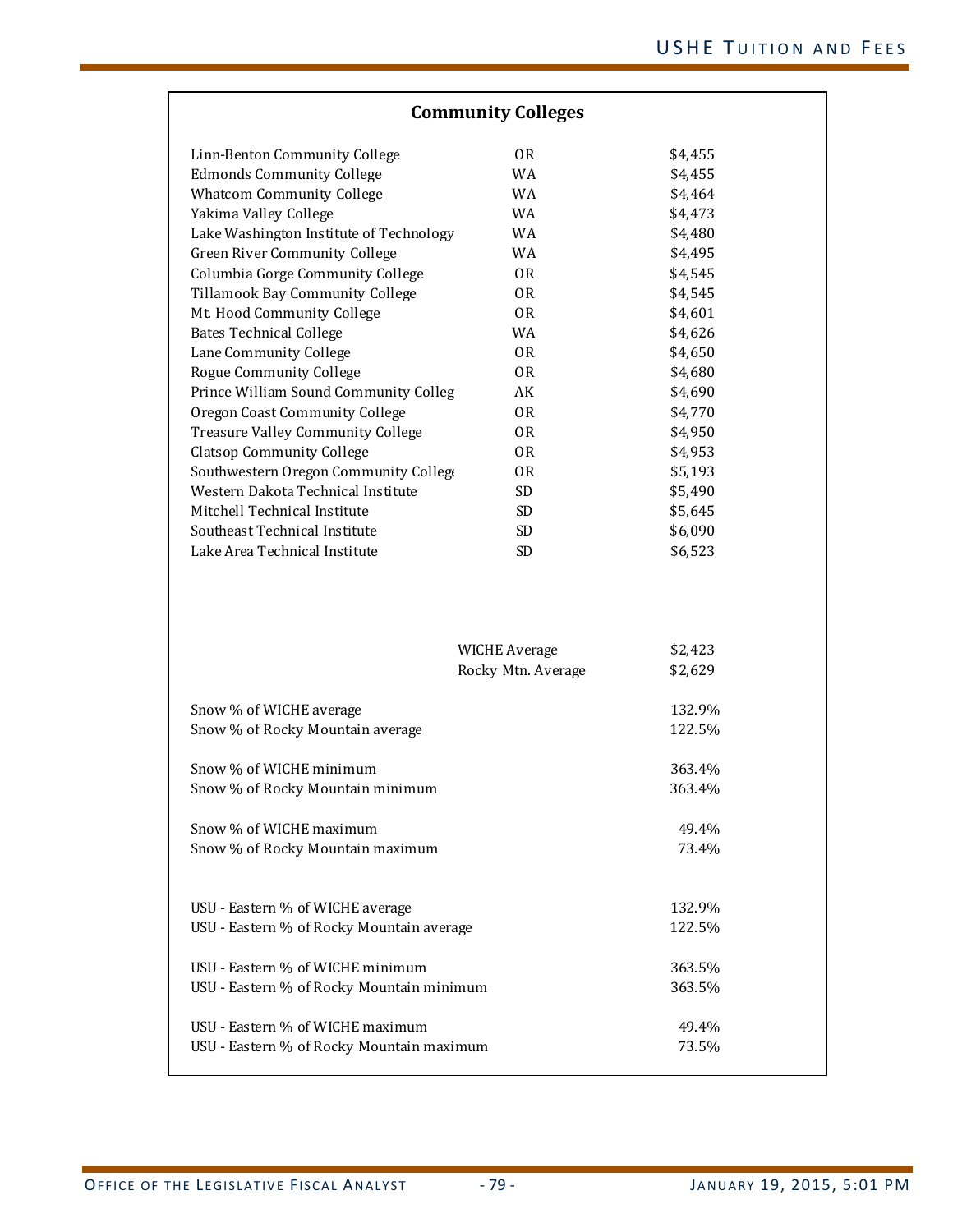# USHE TUITION AND FEES

| SLCC % of WICHE average          | 133.8% |
|----------------------------------|--------|
| SLCC % of Rocky Mountain average | 123.3% |
|                                  |        |
| SLCC % of WICHE minimum          | 365.9% |
| SLCC % of Rocky Mountain minimum | 365.9% |
|                                  |        |
| SLCC % of WICHE maximum          | 49.7%  |
| SLCC % of Rocky Mountain maximum | 73.9%  |
|                                  |        |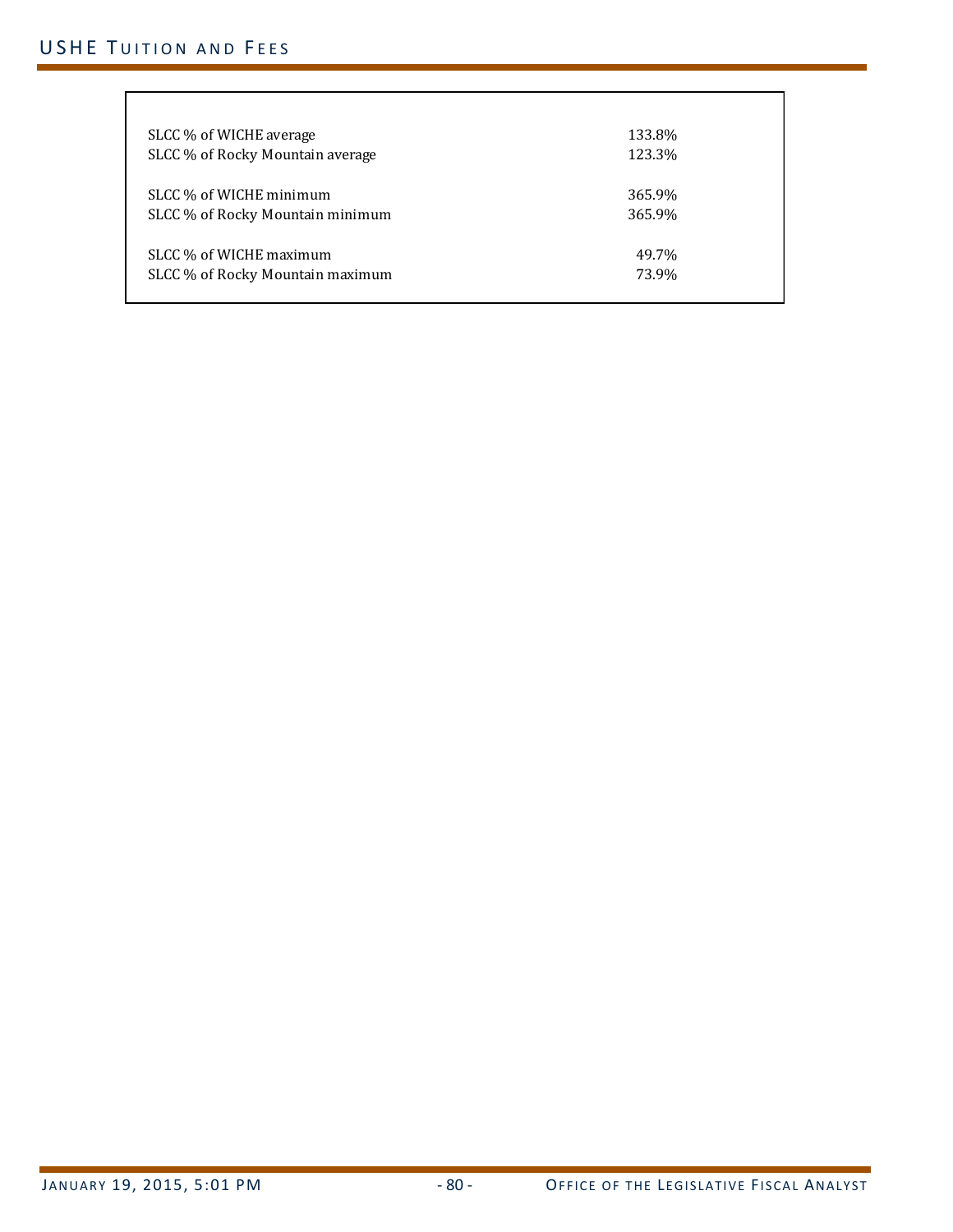# **Community Colleges**

## **Peer Institutions Resident, Undergraduate Tuition and Fees FY 2013‐2014**

| Institution                         | State          | Tuition and Fees |
|-------------------------------------|----------------|------------------|
| Santa Fe Community College          | NM             | \$1,689          |
| Western Nevada College              | <b>NV</b>      | \$2,700          |
| Coconino Community College          | AZ             | \$2,760          |
| <b>Snow College</b>                 | <b>UT</b>      | \$3,220          |
| Rogue Community College             | 0 <sub>R</sub> | \$3,825          |
| Centralia College                   | WA             | \$3,834          |
| North Idaho College                 | ID             | \$3,982          |
| <b>Whatcom Community College</b>    | WA             | \$4,274          |
| South Puget Sound Community College | WA             | \$4,470          |
| Corning Community College           | NΥ             | \$4,611          |

|                   | Average | \$3,537 |
|-------------------|---------|---------|
| Snow % of average |         | 91.0%   |
| Snow % of minimum |         | 190.6%  |
| Snow % of maximum |         | 69.8%   |
|                   |         |         |